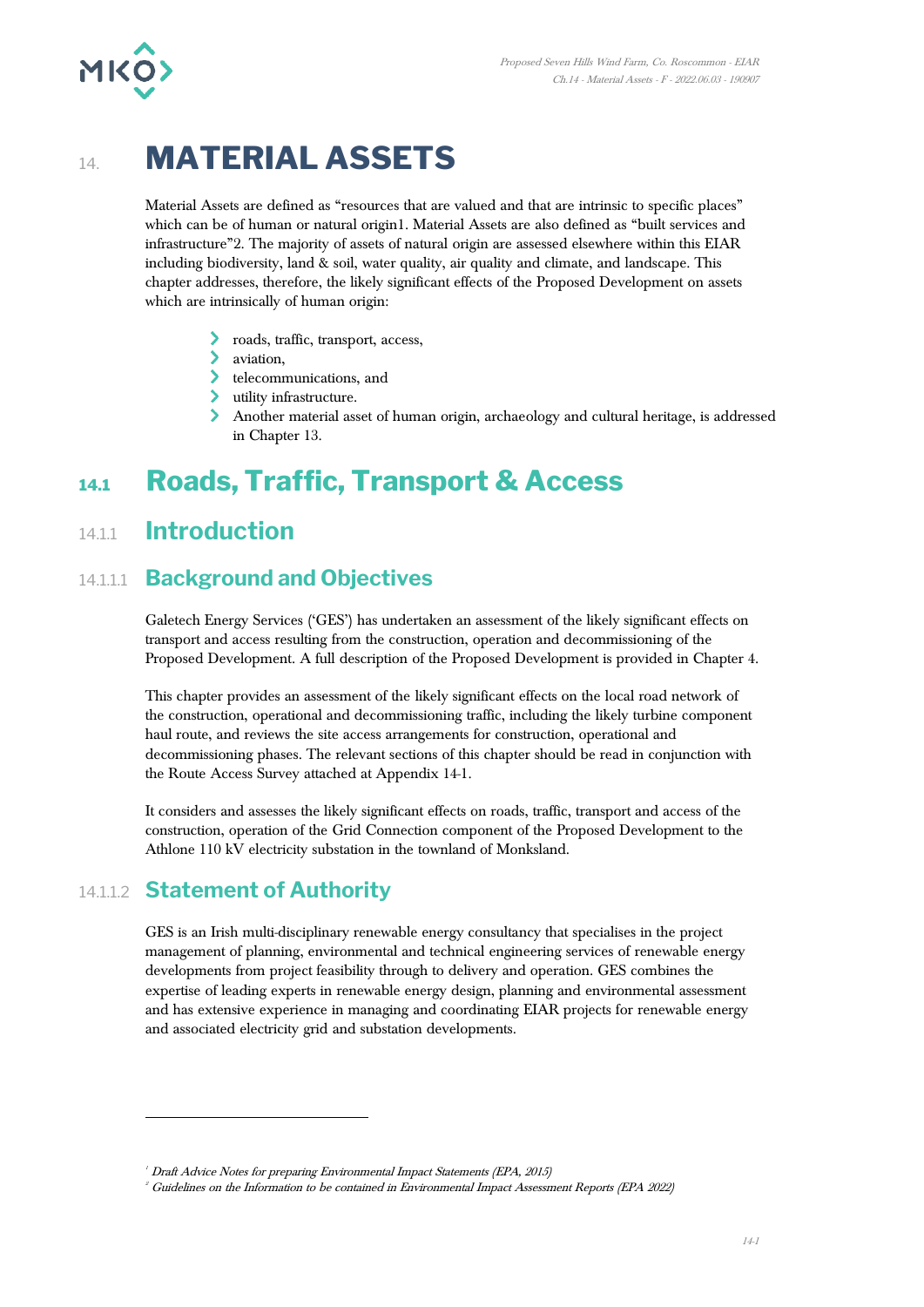

This section has been prepared by members of the GES Environment & Planning Team. This section of the chapter was prepared by Simon Carleton. Simon is a qualified planner (MSc BA MIPI) with wide ranging experience (6-years) in preparing EIARs and has prepared roads, traffic, transport, and access assessments for numerous renewable energy developments. This section of the chapter was reviewed by Gavin Daly. Gavin is a qualified planner (BA Dip MIPI) with over 20-years' experience and has advised on over 500MW of pre-consent and post-consent wind and solar energy developments, including associated grid infrastructure and amendments to approved projects.

# 14.1.2 **Methodology**

## 14.1.2.1 **Assessment Methodology**

This assessment used the following method, further details of which are provided in the following sections:-

- Legislation and guidance review (chapter prepared in accordance with relevant legislation & guidance, as provided at Chapter 1);
- Desk study, including review of available maps and published information;
- Windshield survey of turbine component haul route, Grid Connection route and likely aggregates haul routes; including a walkover survey of all noteworthy locations along the turbine component haul route, as identified at Appendix 14-1, and Grid Connection route;
- Evaluation of likely effects;
- Evaluation of the significance of these effects; and
- Identification of measures to avoid and mitigate any likely effects.

### 14.1.2.2 **Planning Policy & Guidance**

This assessment has been prepared and carried out in accordance with guidance, and relevant plans contained in the following published documents:

- European Commission (2017): Environmental Impact Assessment of Projects Guidance on the preparation of the Environmental Impact Assessment Report;
- Department of Housing, Local Government & Heritage (August 2018): Guidelines for Planning Authorities and An Bord Pleanála on carrying out Environmental Impact Assessment
- Environmental Protection Agency (2022): Guidelines on the Information to be Contained in Environmental Impact Assessment Reports;
- The Roscommon County Development Plan 2022-2028 ('the CDP');
- The Design Manual for Urban Roads and Streets ('DMURS')<sup>3</sup>;
- The Design Manual for Roads and Bridges ('DMRB') published by Transport Infrastructure Ireland ('TII'); and
- Traffic and Transport Assessment Guidelines<sup>4</sup>.

An assessment of the relevant transport policies and objectives of the CDP are set out in Table 14- 1 below.

<sup>3</sup> <https://www.gov.ie/en/publication/c808c-design-manual-for-urban-roads-and-streets-2019-low-res/>

<sup>4</sup> <https://www.tiipublications.ie/library/PE-PDV-02045-01.pdf>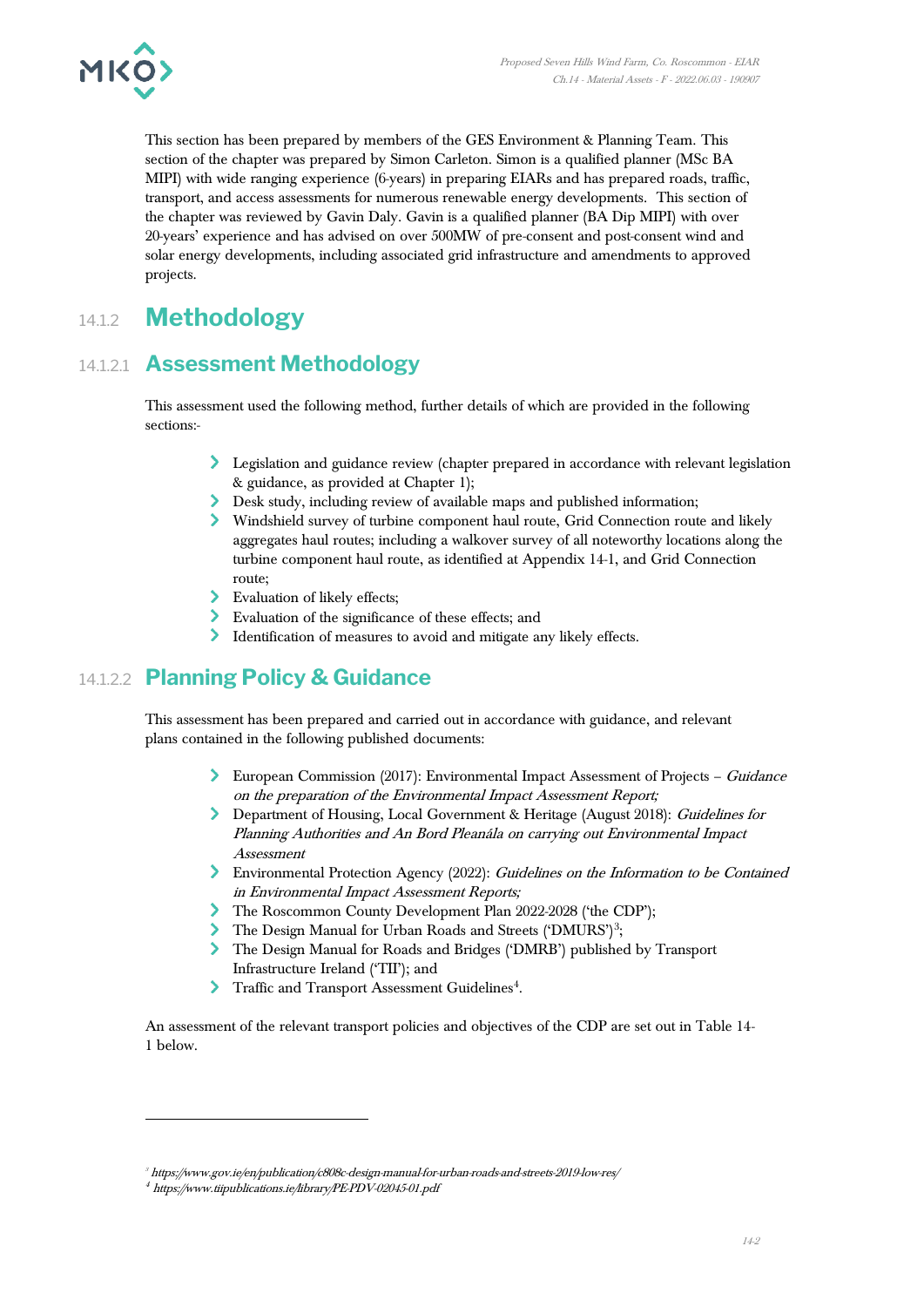

| <b>Planning Policy/Objective</b>                                                                                                                                                                                                                                                                    | Assessed | Comment                                                                                                                                                                                                                                                                                                                                                           |
|-----------------------------------------------------------------------------------------------------------------------------------------------------------------------------------------------------------------------------------------------------------------------------------------------------|----------|-------------------------------------------------------------------------------------------------------------------------------------------------------------------------------------------------------------------------------------------------------------------------------------------------------------------------------------------------------------------|
| Support and provide for improvements to<br>the national road network, including<br>reserving corridors for proposed routes,<br>free of development, so as not to<br>compromise future road scheme.                                                                                                  | ⋗<br>Yes | While the Proposed<br>Development does not<br>provide for any<br>improvements to the<br>national road network, an<br>assessment has been<br>completed to determine<br>whether it may impact<br>upon any proposed<br>improvements or road<br>schemes.                                                                                                              |
| Require all applications for significant<br>development proposals to be<br>accompanied by a Traffic and Transport<br>Assessment (TTA) and Road Safety<br>Audit (RSA), carried out by suitably<br>competent persons, in accordance with<br>the TII's Traffic and Transport<br>Assessment Guidelines. | ⋗<br>Yes | This section comprises an<br>assessment of the likely<br>effects of the Proposed<br>Development on roads,<br>traffic, transport, and<br>access. Given the<br>characteristics of the<br>Proposed Development<br>and the appropriate<br>design of its direct<br>interactions with the road<br>network, a Road Safety<br>Audit is not assessed as<br>being required. |
| New accesses onto Regional roads will<br>not be permitted where access to a lower<br>category road is available.                                                                                                                                                                                    | ⋗<br>Yes | The Proposed<br>Development includes<br>access points from<br>regional and local routes.<br>The availability of access<br>points from the local road<br>network was assessed at<br>the design stage, and<br>implemented where<br>possible, with 2 no. access<br>points remaining from the<br>R363.                                                                |

#### Table 14-1 Roscommon County Development Plan 2022-2028 Road Transportation Policies and Objectives

The CDP, at Table 7.3, sets out proposed upgrade works to non-national routes. As was the case in the Roscommon County Development Plan 2014-2020, the R362 (New Tuam Road) and the L2047 (Old Tuam Road) have once again been selected for upgrade works within the Monksland area.

#### 14.1.2.3 **Desk Study**

A desk study of the Proposed Development including Wind Farm, Grid Connection route, turbine component haul route and the surrounding area was undertaken. The sources of information included documentary sources, outlined at Section 14.1.2.2, and an evaluation of aerial imagery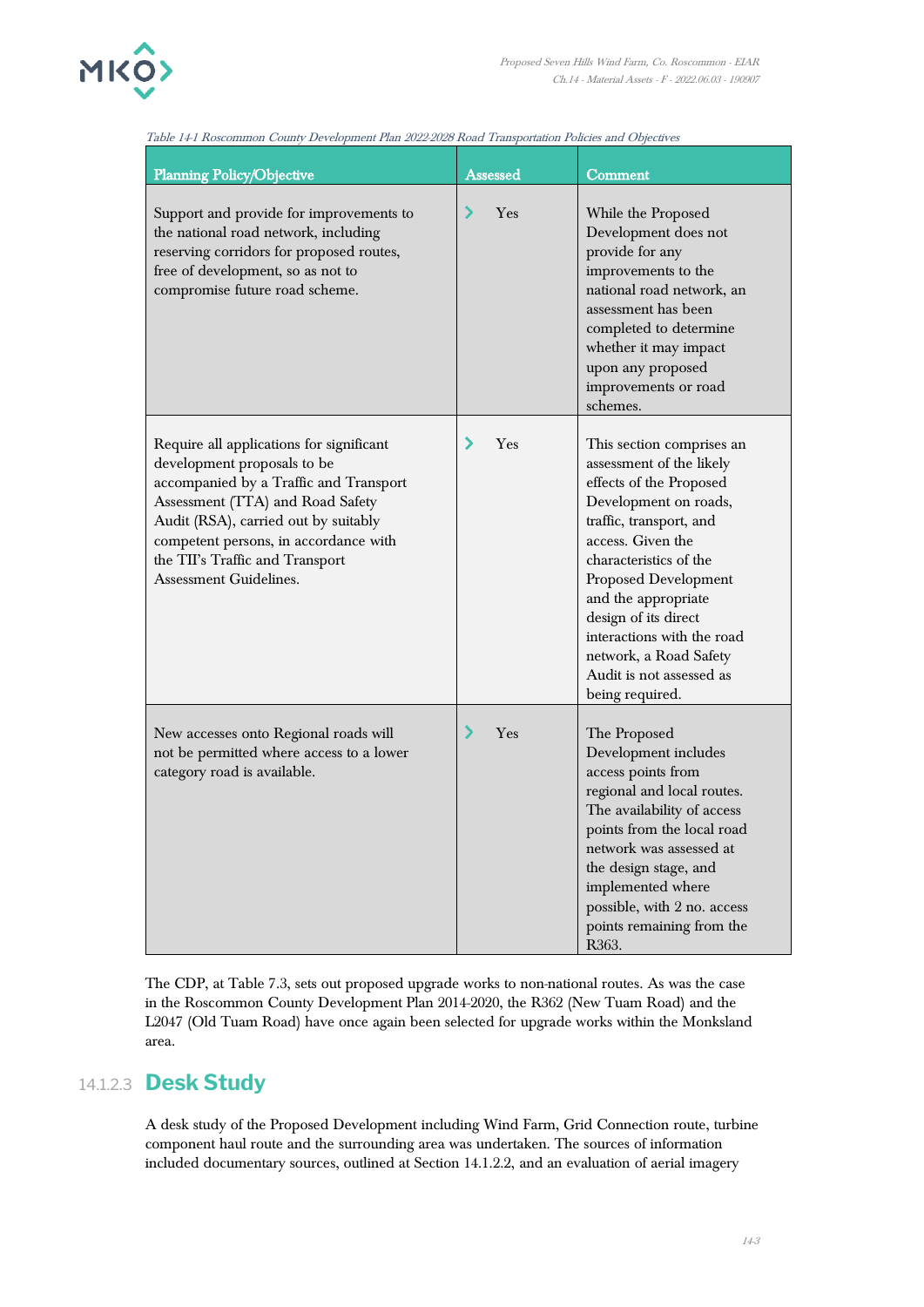

and visualisations (e.g. Google Maps and Streetview) to assess the nature and condition of the local road network.

#### 14.1.2.4 **Fieldwork**

A site visit, including a windshield survey of the proposed turbine component haul route, likely construction material haul routes, and Grid Connection route, was undertaken on 19<sup>th</sup> May 2021. All noteworthy locations along the turbine component haul route, as identified at Appendix 14-1, and Grid Connection route were the subject of a walkover survey. The site visit was used to verify information obtained as part of the desk study and to visually assess site entrance locations and associated vehicle visibility splays.

# 14.1.3 **Description of the Existing Environment**

#### 14.1.3.1 **Site Location, Context and Construction Phase Haul Routes**

The Proposed Development comprises 2 no. main elements; namely the Wind Farm component and Grid Connection component. The Proposed Development site is located in the townlands detailed in Chapter 1, Table 1-1. The Wind Farm site predominately comprises agricultural pasture and is located within two clusters both north and south of the R363. The proposed Grid Connection infrastructure will be located within private lands and within/adjacent to public roads (R363, R362, and L2047). A full description of the Proposed Development is detailed in Chapter 4.

The turbine transport haul route is illustrated at Appendix 14-2. While the selection of a precise port of entry can only be determined following appointment of the chosen turbine manufacturer (to be completed post-consent subject to a competitive procurement process), it is considered likely that the Port of Galway will be utilised in this case<sup>3</sup>. Consequently, it is proposed that the Planning Authority will be advised of the selected port of entry as part of a final Transport/Traffic Management Plan, and that any specific traffic control measures arising from the selected route will be agreed with the Planning Authority prior to the commencement of development.

Given that access from all potential port options (see Footnote No. 5 below) to the M6/R362 junction is readily achievable via the national road/motorway network, the ultimate selection of a port of entry has no bearing on the findings of the assessment undertaken in this chapter.

The turbine transport haul route to the Proposed Development site will, from the Port of Galway, be via the Lough Atalia Road, R339, R336, N6, M6, R362 and R363. From the R363, the Northern Cluster will be accessed by an Access Junction A (as detailed in Chapter 4) and a c. 2km access track located across private lands. This access track will intersect with the L7602 giving rise to the creation of an additional site entrance and the upgrade of an existing agricultural access point to the east and west of the L7602 road respectively. The Southern Cluster of proposed turbines will be accessed by an entrance from the L7535 (Access Junction B) and secondly, by an entrance from the R363 (Access Junction C). Access Junction B is an existing entrance which will require upgrade works. All access junctions are detailed further in Chapter 4 Section 4.4.

 $5$  Turbine components may also be imported through other ports including Dublin Port, Port of Waterford or Foynes/Shannon/Limerick Port. Each of these ports are regularly used in the transportation of turbine components and are readily accessible without the need for significant road upgrade works between their location to the national road network.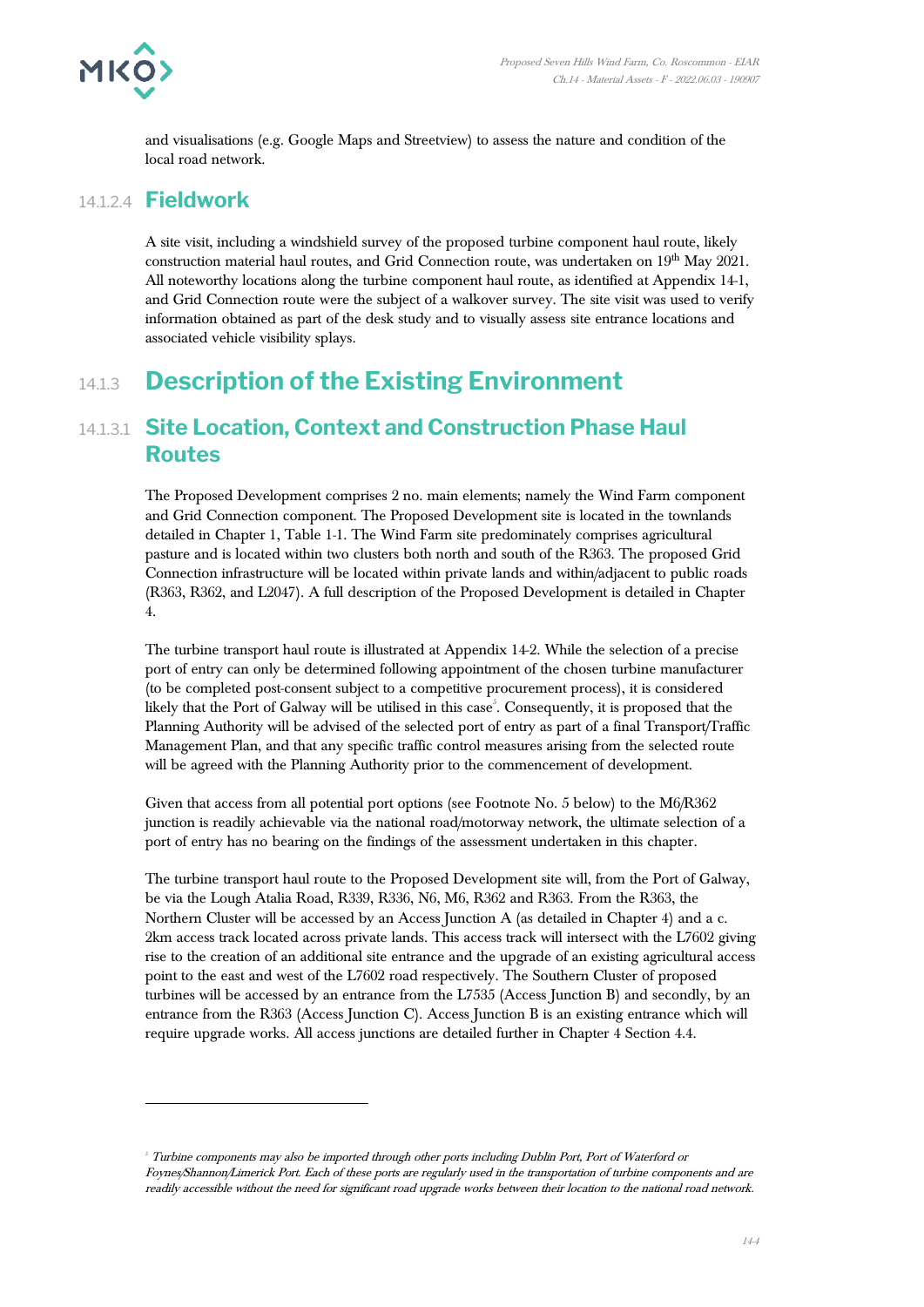

A detailed Route Access Survey (Appendix 14-1) of the above haul route has been undertaken to assess the suitability of the above route for the delivery of turbine components. The Route Access Survey describes the extent of works which will be required to facilitate the delivery of turbine components and found that extremely limited works will be required, with no hedgerow or roadside bank removal identified as being required.

Permanent carriageway widening of the L7535 for Access Junction B, will be completed to accommodate the delivery of turbine components and construction materials to the Proposed Development Site. The carriageway will be widened to an approximate width of 5m for a distance of c. 415m. Works will comprise the removal of an existing stone wall, widening of the carriageway (with construction materials and carriageways finishes to be agreed with the Planning Authority), and replacement of the stone wall at the proposed road edge.

Otherwise, all haul route upgrade works to be undertaken will be temporary in nature including the temporary removal of road signs, street lighting and other street furniture; and the temporary hardcoring of road margins/verges and roundabout islands. A description of works at a number of key locations is described at Table 14-2, below; however, the Route Access Survey, which details all necessary works, should also be read in conjunction with Chapter 4.

| Location                                                                      | <b>Description of Works</b>                                                                                                                                                                                                                                                  |
|-------------------------------------------------------------------------------|------------------------------------------------------------------------------------------------------------------------------------------------------------------------------------------------------------------------------------------------------------------------------|
| Junction of R339<br>& Unnamed<br>Road                                         | Temporary removal of street furniture (traffic light, lamp post and<br>utility pole) to allow oversail of turbine blade. Temporary works to<br>allow wheels to mount adjoining pedestrian footpath.                                                                          |
| Junction of<br><b>Unnamed Road</b><br>& R336                                  | Temporary removal of street furniture (lamp post) and temporary<br>hardcoring of roadside verge.                                                                                                                                                                             |
| Junction of R336<br>and N <sub>6</sub>                                        | Temporary removal of street furniture (lamp post), pedestrian railings<br>and traffic light.                                                                                                                                                                                 |
| Junction No. 13<br>on M <sub>6</sub><br>motorway                              | Temporary hardcoring of roadside verge.                                                                                                                                                                                                                                      |
| Roundabout at<br>junction of M6<br>Slip-Road &<br>R <sub>362</sub>            | Temporary removal of street furniture (lamp posts, road signs and<br>splitter island) to allow loads navigate the roundabout. Temporary<br>works to roundabout island including hardcoring of grassed area to<br>accommodate wheel-alignment of abnormal-sized loads.        |
| Roundabout at<br>junction of R362<br>& L2047                                  | Temporary removal of street furniture (road signs) to allow loads to<br>navigate the roundabout. Temporary works comprising hardcoring of<br>grassed areas on roundabout island and adjoining pedestrian footpath<br>to allow wheels to mount adjoining pedestrian footpath. |
| Left-hand Bend<br>on R363<br>(Pollalaher &<br><b>Brideswell</b><br>townlands) | Third party land will be oversailed by blade tips but no works are<br>required.                                                                                                                                                                                              |

Table 14-2 Description of Roadworks at Key Locations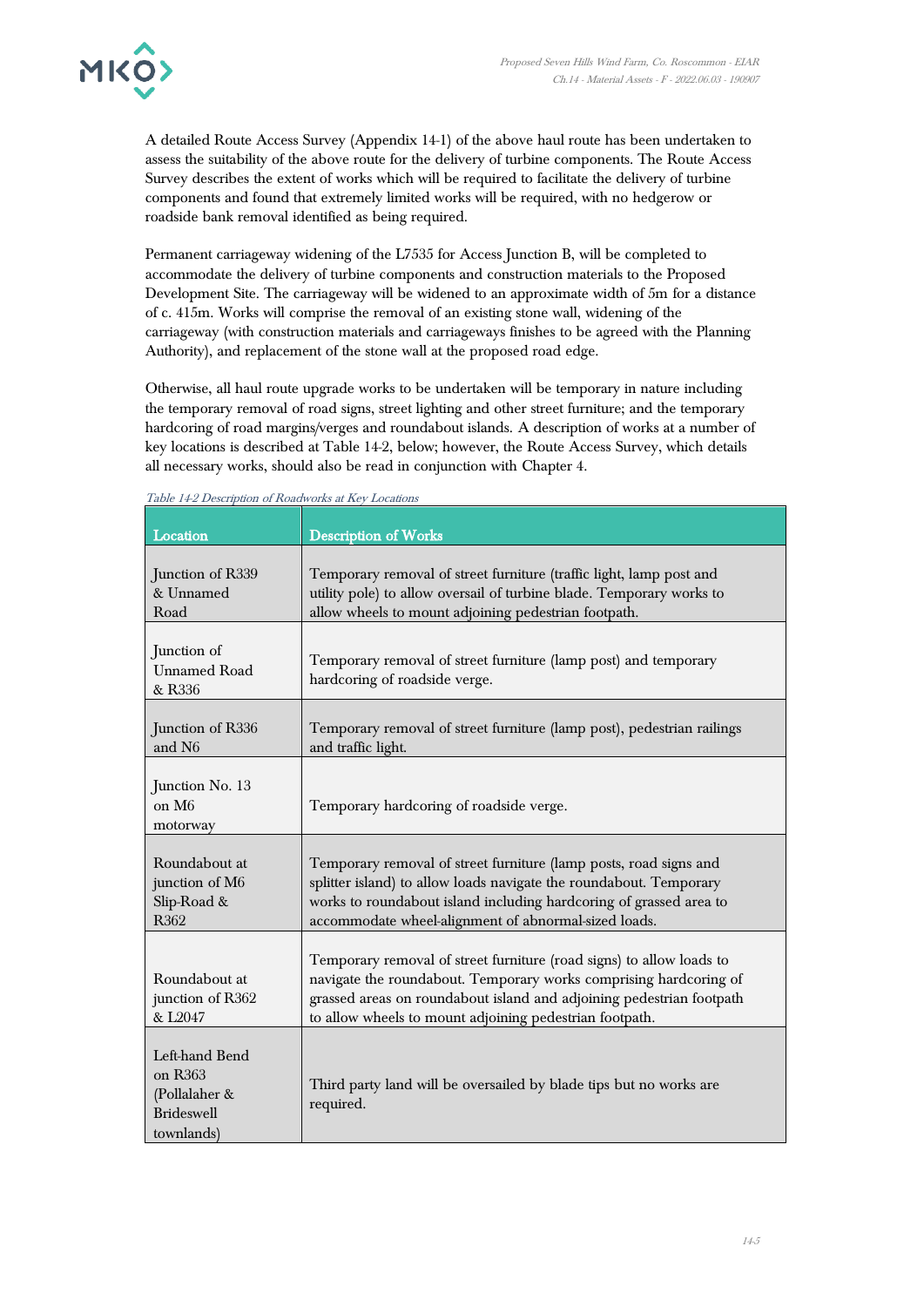

The undertaking of civil engineering works during the construction phase, including the construction of site entrances, access tracks, crane hardstands, turbine foundations and installation of grid connection infrastructure, will require the importation of aggregates and other general construction materials to the subject site. Due to the absence of significant volumes of usable construction material (rock) within the site, hardcore materials will largely be sourced from approved and licensed local quarries. Ready-mix concrete, for turbine foundation construction and substation foundations, will also be sourced from local licensed quarries.

The selection of material suppliers will be subject to a competitive tendering process prior to construction and, therefore, it is not possible to confirm the precise source of these materials at this stage. However, a number of candidate quarries have been identified and assessed as potential suppliers and are identified at Appendix 14-3. In addition, the likely haul routes from these suppliers to the main site entrance are also identified and assessed. While the likely haul routes do not always represent the most direct route to site, these routes have been selected to ensure that movements occur on national and regional roads and, insofar as possible, avoid local roads which may not be suitable to accommodate heavy goods vehicles (HGVs). The Planning Authority will be advised of the selected material suppliers as part of the Transport/Traffic Management Plan to be agreed prior to the commencement of development.

Other material deliveries will utilise standard HGVs and use the local, regional and national road network; however, it will be emphasised to all suppliers that the use of locally-classed roads is to be avoided where possible. As the majority of staff-associated vehicular movements will comprise light goods vehicles (LGVs) or cars, they will not be restricted to the use of specific roads.

The proposed Grid Connection infrastructure will be located within private lands and within/adjacent to public roads (R363, R362, and L2047). The Grid Connection infrastructure will commence, at the proposed on-site electrical substation, in a typical rural setting but the site context becomes noticeably urbanised as the proposed route approaches the town of Athlone. The proposed Grid Connection route passes adjacent to a number of residential housing estates along the R362 and L2047 before entering the existing Athlone 110kV substation. Works associated with the construction of the proposed Grid Connection will not require the movement of abnormally-sized vehicles and access to the Grid Connection route is not constrained by the existing environment.

#### 14.1.3.2 **Local Road Network**

The road network in the vicinity of the Proposed Development Site generally comprises regional and local roads. In addition, the N63 National Secondary Road is located approximately 10km to the northwest of the Proposed Development site; while the N61 National Secondary Road is located approximately 10km to the west of the subject site. It should be noted that these routes do not form part of the core road network associated with the Proposed Development (i.e. forming part of the turbine component haul route or accommodating the Grid Connection route); however, it is possible that such routes will be utilised by general construction traffic or construction personnel travelling to the subject site.

The M6 motorway, along which turbine components are anticipated to be transported, is located to the south and southeast of the subject site; at a distance of c. 11km at its nearest point. This route is of a high standard and is regularly used in the delivery of wind turbine components.

The R362 regional road; which will be utilised in the delivery of turbine components, will accommodate the proposed Grid Connection and will likely be used in the delivery of construction materials; is located within suburban and rural areas. In suburban areas, on the outskirts of Athlone, the R362 has a speed limit of 60kph and is adjoined by pedestrian footpaths which are lit by street lighting. As the route progresses in the westerly direction into rural areas, past its junction with the L2025, the speed limit increases to 80kph and this also marks the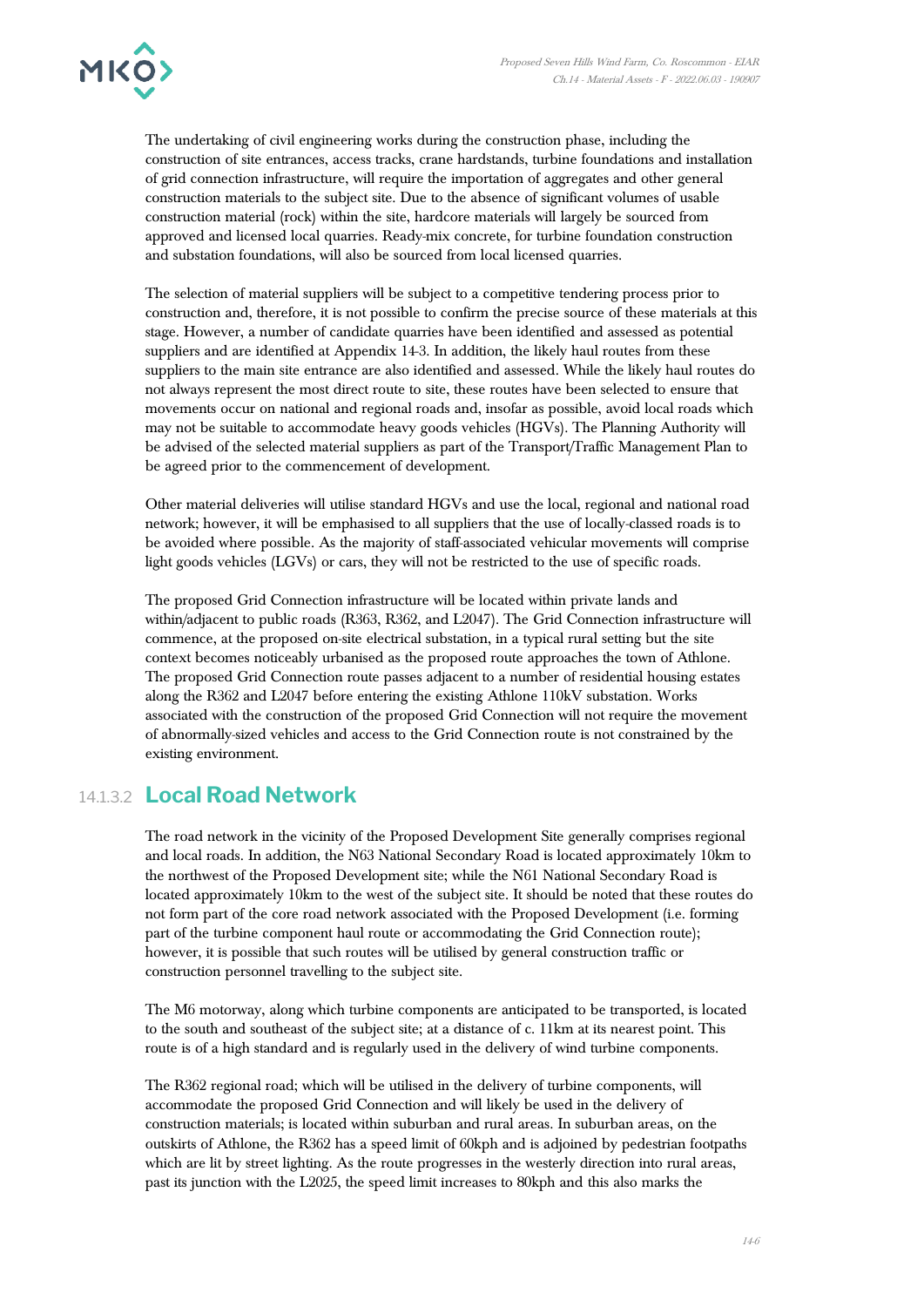

cessation of accompanying footpaths and street lighting. Road widths are typically 6m along the route and the road surface is considered to be of good quality; however, there is some evidence of localised surface-ravelling at a number of locations.

The R363 regional road, from which the site entrances will provide access to the site, will, as discussed above, be subject to minor temporary works to facilitate the delivery of abnormally-sized loads. The R363 is a regional road with an 80km/h speed limit and a general running width of approximately 6m. The road is generally in good condition with road markings. However, there is no pedestrian walkway or road lighting in rural areas.

The L7535 local road is a narrow single-vehicle carriageway bordered by stone walls and agricultural fencing. The carriageway is typically 3m in width and, generally, has a good quality running surface; however, there are no pedestrian footpaths or public lighting.

The L7602 local road is, again, a narrow single-vehicle carriageway bordered by stone walls and occasional hedgerows/vegetation. The carriageway is c. 3m in width but displays evidence of subsidence at its edges while potholes are also prevalent. The carriageway width narrows noticeably at the junction with the proposed access track and appears to be largely un-maintained.

## 14.1.3.3 **Access to the Proposed Development Site**

As described in brief above, access to the Proposed Development Site is, from the M6 motorway at Athlone, predominately provided for by the R362 and R363 local roads.

From the R363, the Northern Cluster will be accessed through the construction of a dedicated private access track, c. 2km in length. This access track will be accessed via a proposed site entrance (Access Junction A) which will provide for unimpeded sightlines (visibility splays) of 160m in each direction as stipulated at Section 12.24 of the Roscommon County Development Plan 2022-2028. This access track will intersect with the L7602 giving rise to the creation of an additional site entrance and the upgrade of an existing agricultural access point to the east and west of the L7602 road respectively. These entrances have been appropriately designed and will be constructed and upgraded accordingly to ensure compliance with relevant guidelines.

The Southern Cluster of proposed wind turbines will be accessed via 2 no. site entrances. The first entrance, Access Junction C, will accommodate access directly from the R363. This site entrance has, again, been designed and will be constructed in accordance with Section 12.24 of the Roscommon County Development Plan 2022-2028 and will provide for sightlines of 160m in each direction. A further access point (Access Junction B) will also be created from the L7535. An agricultural access point exists at this location and it is proposed to upgrade this entrance to accommodate construction traffic and abnormal-sized loads associated with the delivery of turbine components. Upgrade works, comprising the reprofiling of surrounding ground and temporary removal of an existing stone wall, will be required at the junction of the R363 and the L7535 to accommodate the swept area of abnormal loads; while, along the L7535, it is proposed to increase the running width of the carriageway from its existing width of c. 3m to c. 5m for a distance of c. 415m to accommodate construction traffic. The existing stone wall (to the east of the L7535) will be removed and, following the completion of carriageway widening works, will be reinstated at the carriageway edge to the satisfaction of the Planning Authority.

An autotrack assessment has been competed to determine all junction designs for the Proposed Development. These autotracks are included in Appendix 14-7.

Access to the proposed Grid Connection will be facilitated by each of the roads within which works are situated.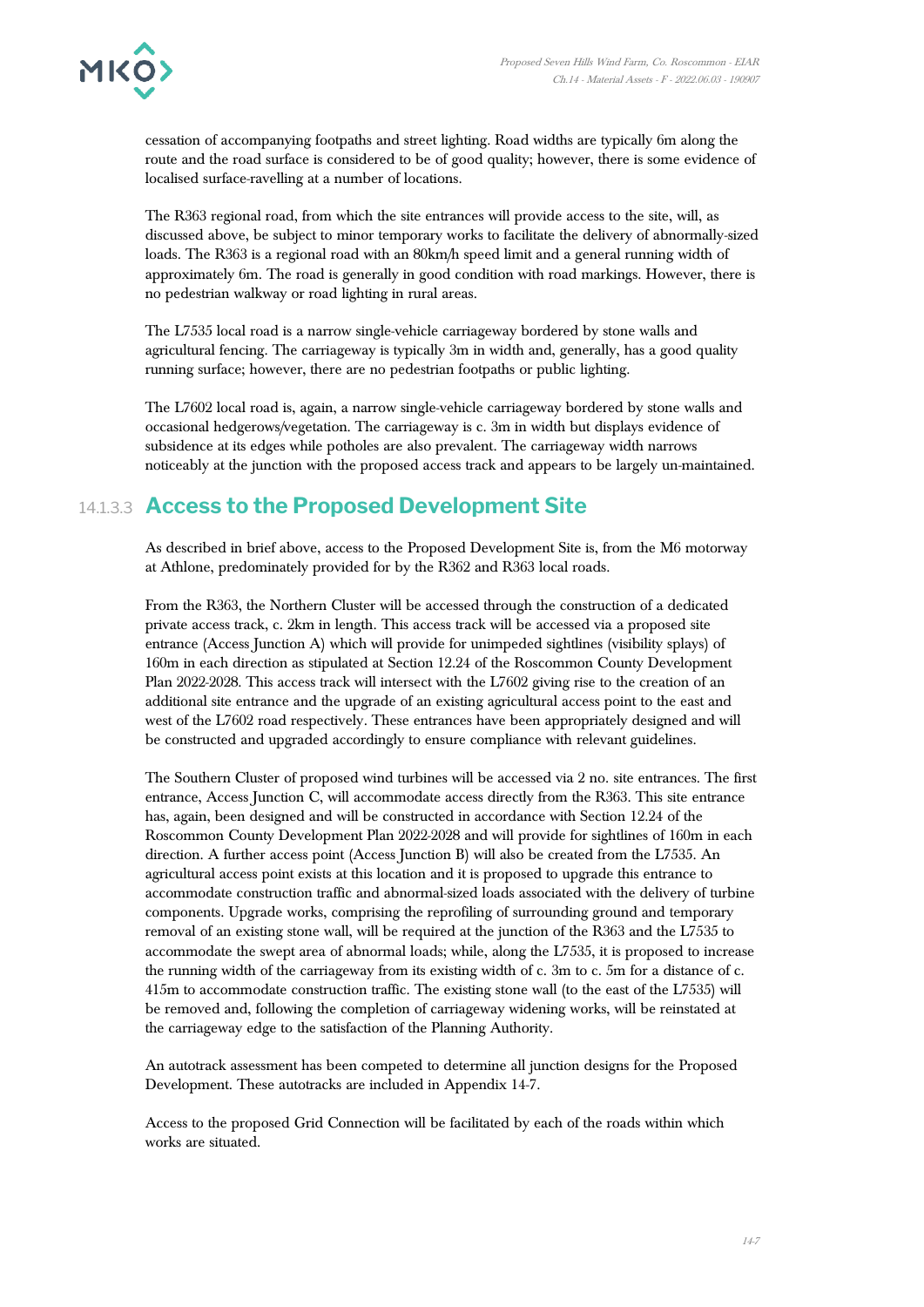

## 14.1.3.4 **Delivery Vehicle Specification**

The delivery of wind turbine components will be carried out by specialised HGVs. The largest vehicles to be used will facilitate the delivery of the wind turbine blades. Figure 14-1 and 14-2 illustrates the typical suite of transportation vehicles which will be used in the delivery of components, including a transportation vehicle used to transport the 81m blade component.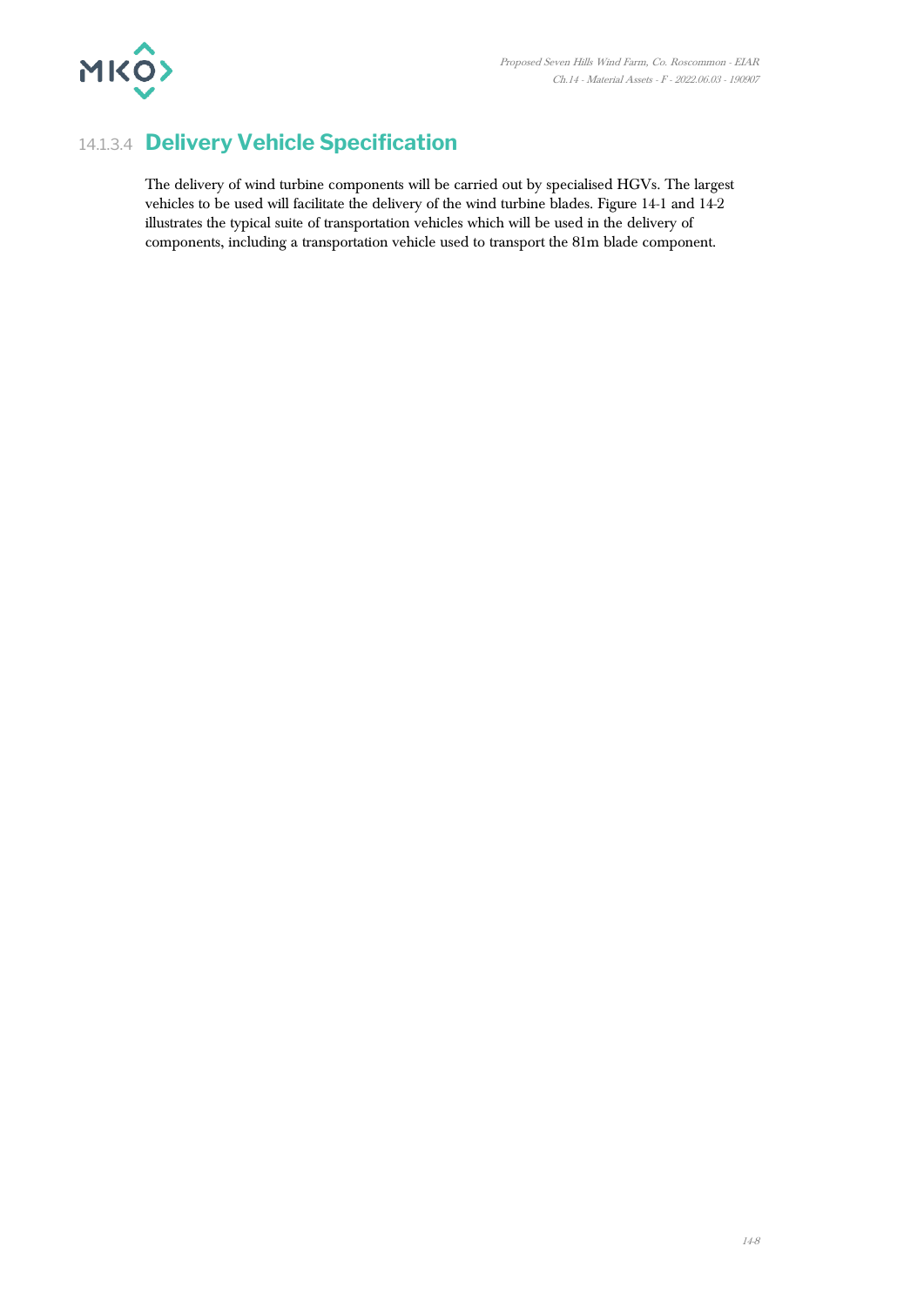



Figure 14-1 Typical Turbine Component Delivery Vehicles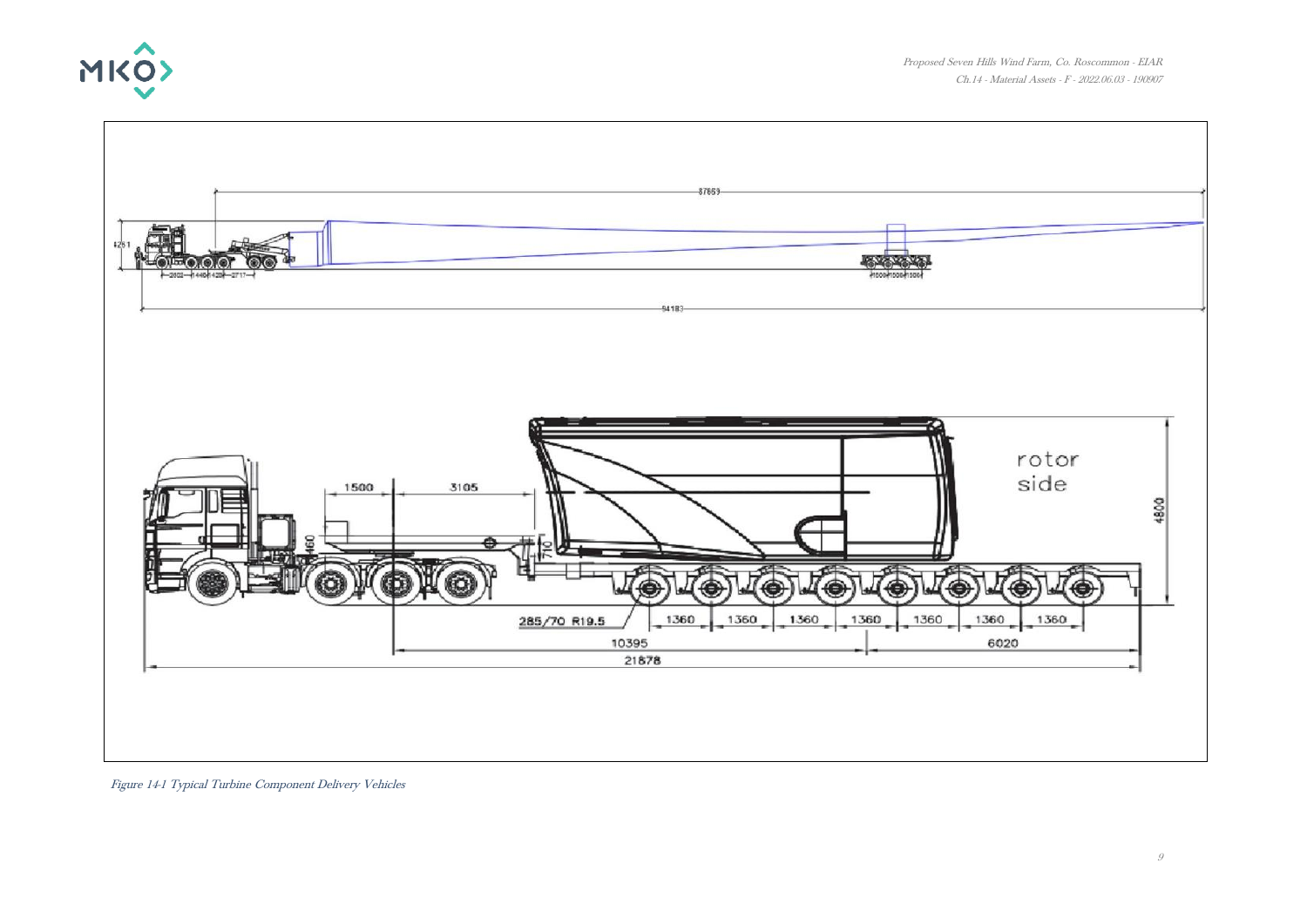



Figure 14-2 Typical Turbine Component Delivery Vehicles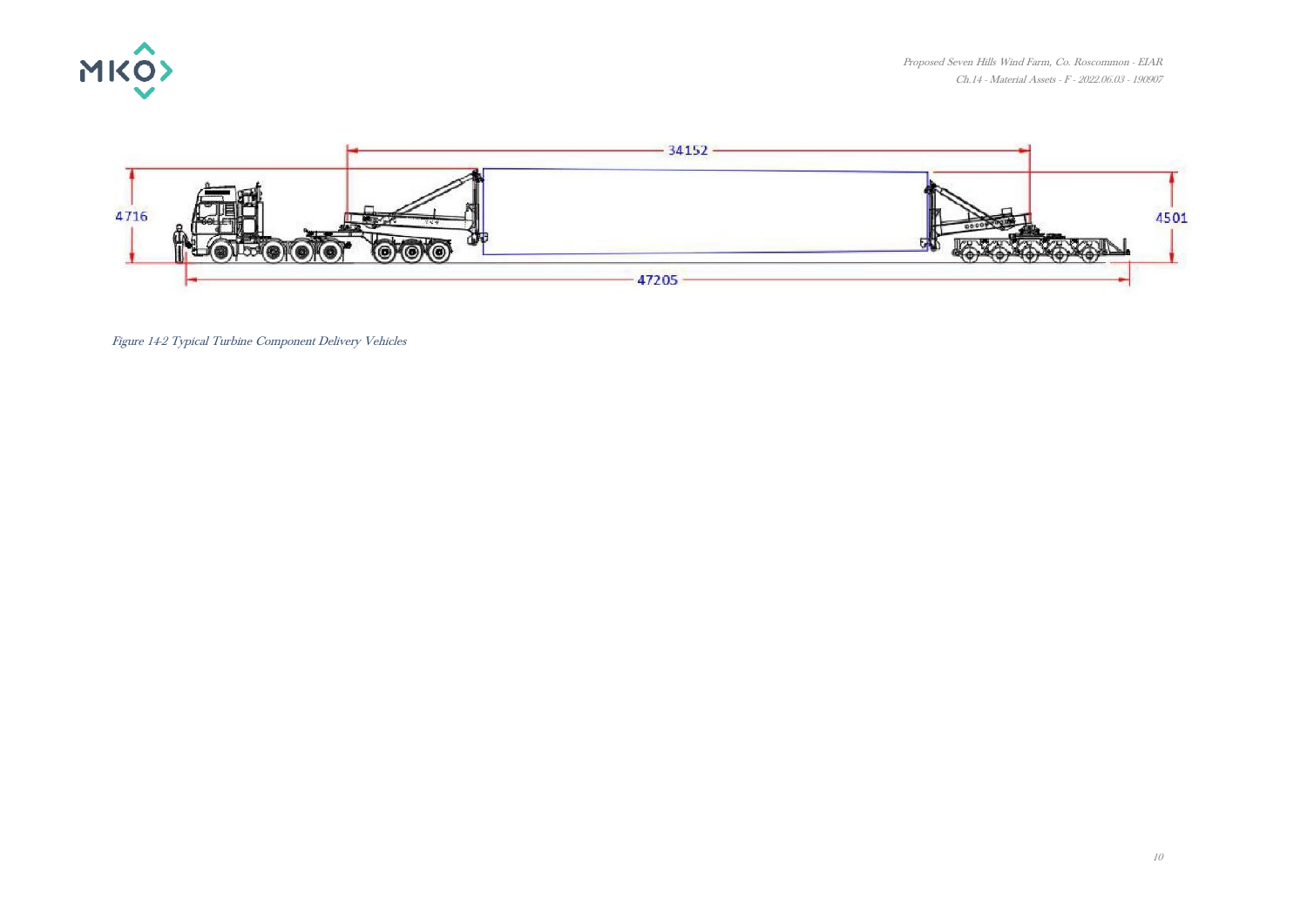

The delivery of general construction materials and aggregates to site for the construction of the Proposed Development will be undertaken using standard HGVs, cement mixer trucks, and tipper trucks, the largest of which is anticipated to be a 16.5m articulated vehicle as shown in Figure 14-3 below. A typical tipper truck to be used in the delivery of aggregates for the construction of access tracks and hardstands (among others) is illustrated at Figure 14-4.



Figure 14-3 Standard HGV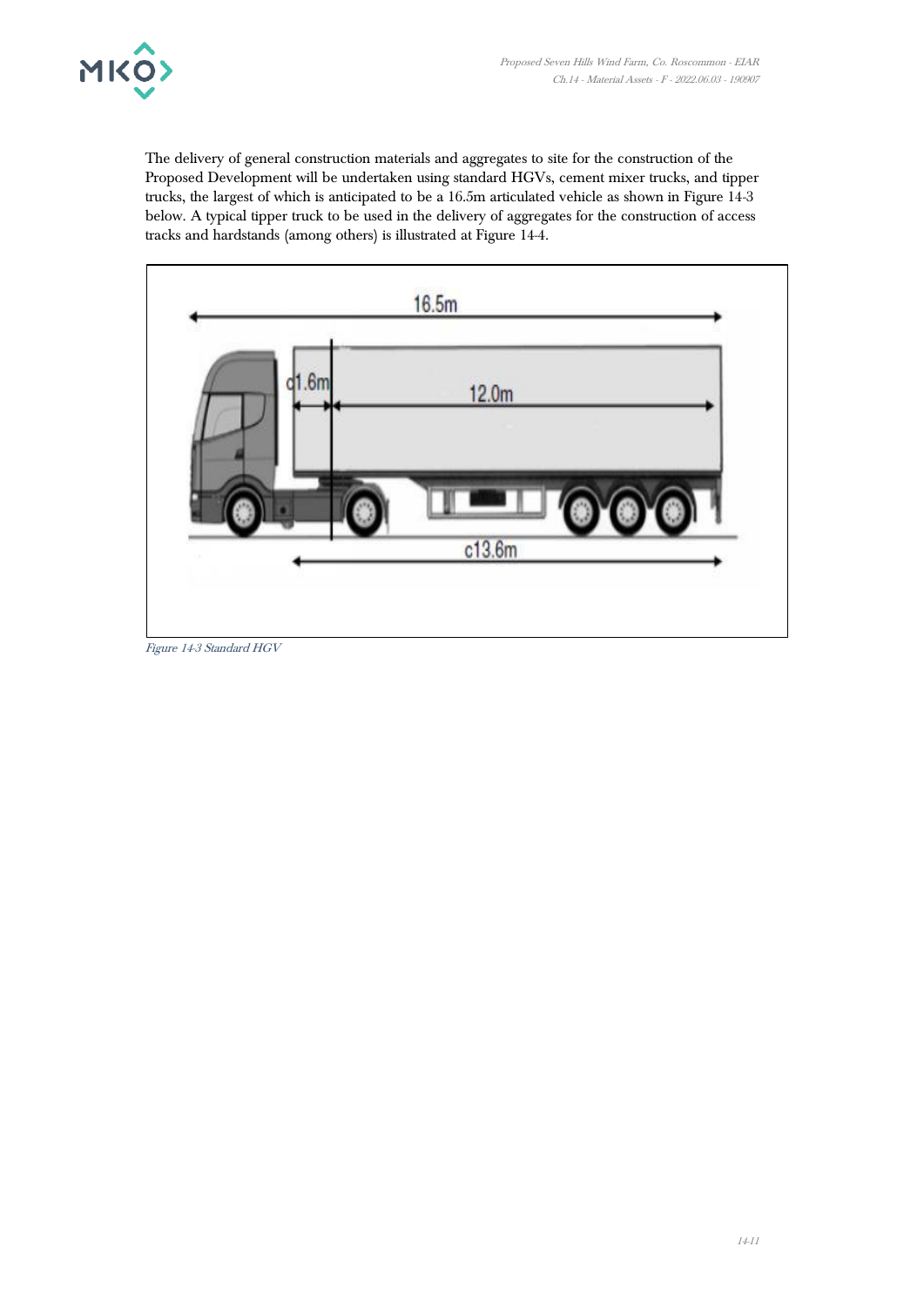



Figure 14-4 Standard Rigid Tipper Truck

# 14.1.4 **Description of Likely Effects**

## 14.1.4.1 **'Do-Nothing' Scenario**

In the 'Do-Nothing' scenario, the Proposed Development will not be constructed and there will be no alteration to existing land-uses, traffic generation and there will be no additional effects on the road network or on existing access arrangements.

### 14.1.4.2 **Construction Phase**

The construction period of the Proposed Development is estimated to take approximately 24 months, with the majority of traffic movements being associated with the construction of access tracks, hardstands and turbine foundations. During this period, there will be trips associated with the arrival and departure of construction staff and with the delivery of aggregates, reinforcing steel and ready-mix concrete. Staff trips will mainly be made using cars and vans, while deliveries of steel, concrete, and rock and other general construction materials will be made by HGV.

The construction phase of the development will likely comprise a six-day week with normal working hours from 07.00 to 19.00 Monday to Friday and 08.00 to 13.00 on Saturdays. It may be necessary to undertake works outside of these hours to avail of favourable weather conditions (e.g. during time of low wind speed to facilitate turbine erection etc.) or during extended concrete pours (e.g. turbine foundation pours must be completed within 24 hours etc.). Where the delivery of materials are necessary outside of the normal working hours, local residents and the Planning Authority will receive prior notification.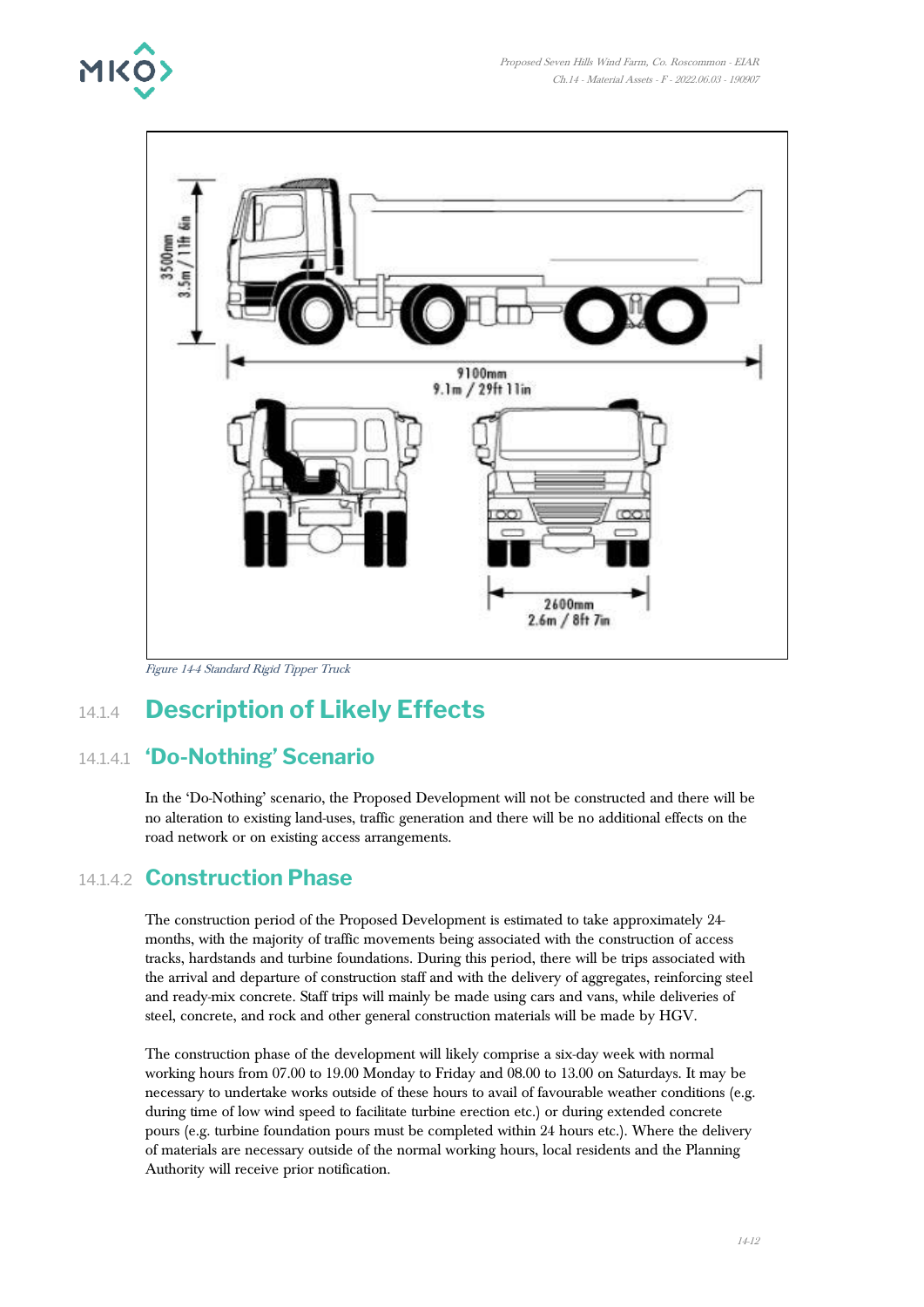

#### *14.1.4.2.1 Direct Effects*

The direct effects assessed as likely to arise with respect to transport & access during the construction phase are listed below and described in the following sections:-

- Accommodation Works to Turbine Component Haul Route; and
- Grid Connection Installation Works.

#### Accommodation Works to Turbine Component Haul Route

While the proposed turbine transport haul route is assessed to be generally capable of accommodating abnormal loads, works will be required at a number of locations to facilitate turbine component deliveries. In general, the scope of works relates to temporary removal of street furniture (road signs and street lighting) and temporary hardcoring of roadside verges and roundabout islands and will not result in any long-term impact on the road network. All necessary works are described in full at Chapter 4 and Appendix 14-1; while the most notable requirements are discussed further at Table 14-2 above.

Based on the scope of the necessary works, the predicted effect on transport & access is assessed to be slight, negative, direct, likely but short term.

#### Grid Connection Installation Works

Direct effects on the local road network, transport and access are assessed as likely to arise in terms of effects on the road structure/surface due to excavations.

The proposed Grid Connection infrastructure will be installed in a trench of c. 1.2m deep by c. 0.6m wide; while joint bays (as described at Chapter 4); will be installed as required with the proposed trench to be located predominately within the carriageway of the R363, R362 and L2047. The precise location of the trench and joint bays within the public road (or verge) will be determined during the post-consent detailed design process but will, where possible, avoid the wheel bearing strip to allow backfilled aggregates to settle following trench reinstatement and avoid subsidence.

Following the installation of electrical ducting and associated infrastructure, the excavated trench will be backfilled according to the requisite specification and the road surface reinstated to the satisfaction of the Planning Authority. The Applicant has consulted with the Roads Department of Roscommon County Council and is fully aware of the reinstatement requirements. The predicted effect on transport & access is, therefore, assessed to be slight, negative, direct, short term and likely.

#### *14.1.4.2.2 Indirect Effects*

#### HGV Deliveries

The estimated timescale for the completion of the construction phase is approximately 24-months, inclusive of all works related to the construction of the Wind Farm, installation of Grid Connection infrastructure, haul route upgrade works and erection and commissioning of turbines. This allows approximately 18-months for civil construction and approximately 6-months for erection and commissioning of the turbines and the commissioning of electrical infrastructure.

It is estimated that during civil construction, approximately 20,829 no. loads of construction materials, stone, concrete, turbine components, electrical equipment, and plant and machinery will be delivered to the proposed Wind Farm site. Assuming an 18-month civil works construction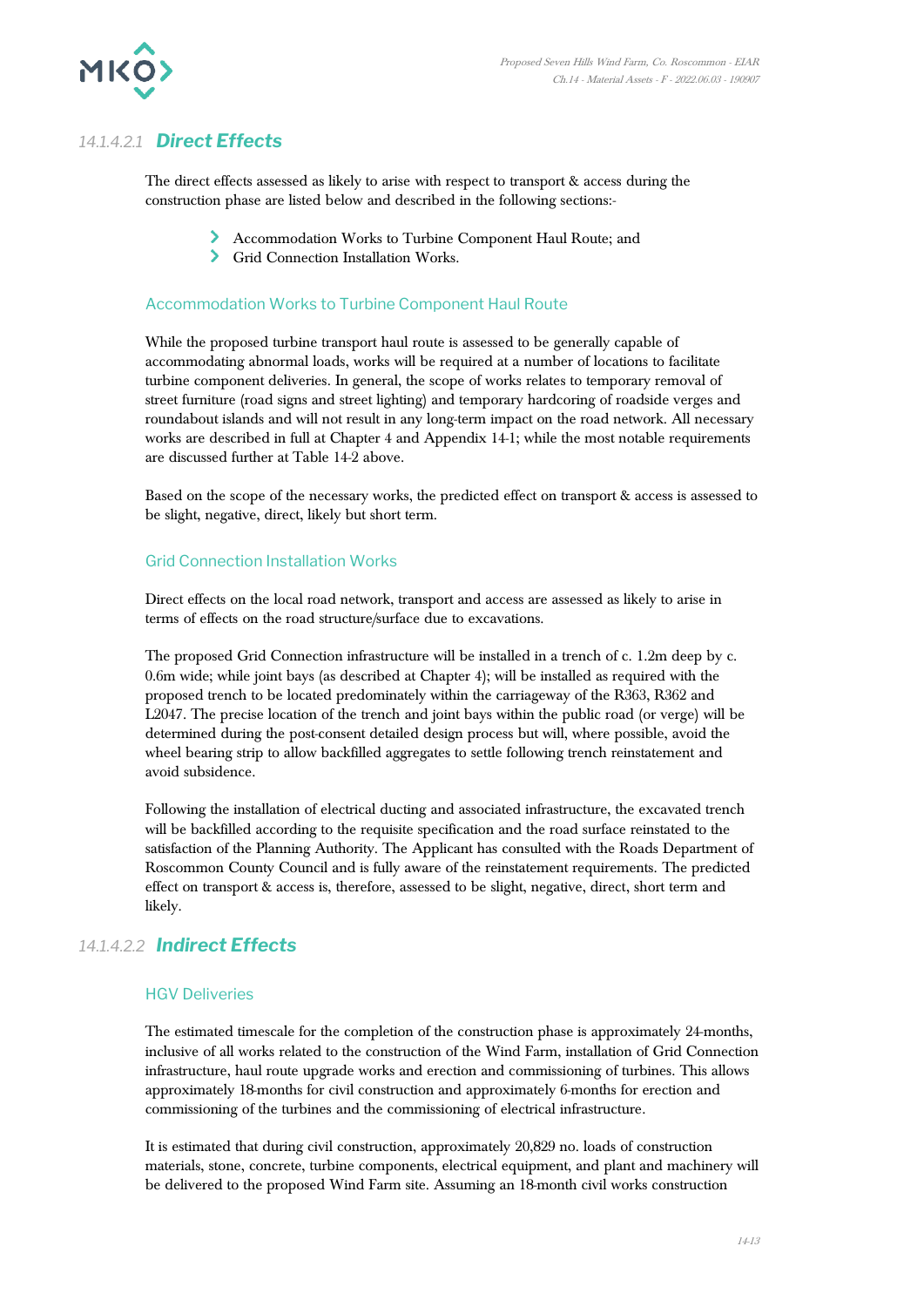

phase, this equates to approximately 1,157 no. loads per month or an average daily increase of 53 no. loads per day $^6$  excluding Sundays and public holidays. On the basis of a 10-hour working day; this equates to an additional 5.3 no. vehicles utilising the public road network per hour. Given the characteristics of the existing road network, as described at Section 14.1.3 above, this increase is assessed to be negligible.

The peak number of deliveries per day will occur during the concrete pour for turbine foundation construction. An estimated 70 no. cement mixer and other truck deliveries will be required per turbine foundation. Other materials are also likely to be delivered on such days, and therefore a realistic estimation of peak deliveries during the twenty days of foundation pours is approximately 110 to 120 no. deliveries per day. These pours will take place from 05:00 and typically take 16 hours to complete and involve approximately 15 no. trucks per hour.

The majority of civil construction material, such as aggregates and concrete, will be delivered to site using standard rigid tipper trucks, HGVs and ready-mix trucks. Due to the absence of significant volumes of suitable aggregate material at the site for use in the construction phase, the majority of rock/stone will be imported for use in the construction of hardstands, access tracks, site entrances, construction compound areas and substation compound.

It is estimated that a total of  $159,350m^3$  (17,706 no. loads) of rock will be imported to site. In addition, it is estimated that  $5,400m^3$  of rock will be encountered within the Proposed Development site which will be utilised in the construction phase.

Aggregates will also be required for the stoning out at a number of locations along the turbine delivery route. however, the necessary volumes will be negligible.

Turbine components will be delivered to site over a period of approximately 15-18 weeks and will commence at the latter end of the civil works phase. It is estimated that approximately 212 loads of turbine components and crane parts will be delivered during this period. Some of these loads (turbine tower sections, nacelles and blades) will be classified as oversized abnormal loads. Whilst every operation to transport abnormal loads is different and requires careful consideration and planning, escort vehicles, traffic management plans, drive tests, road marshals and convoy escorts from the Garda Traffic Corps are all measures that are regularly employed to get unusual loads from origin to destination.

Following completion of the construction works, it is estimated that approximately 70 loads will be needed to remove all temporary equipment, plant and machinery and materials used on site e.g. temporary construction compounds, fencing, cabins, storage containers etc. Table 14-3 details the estimated volume of deliveries to/from the proposed Wind Farm site; while the expected volume of deliveries associated with the proposed Grid Connection is provided at Table 14-4.

 $6$  Calculated on the basis of 22 no. working days per month.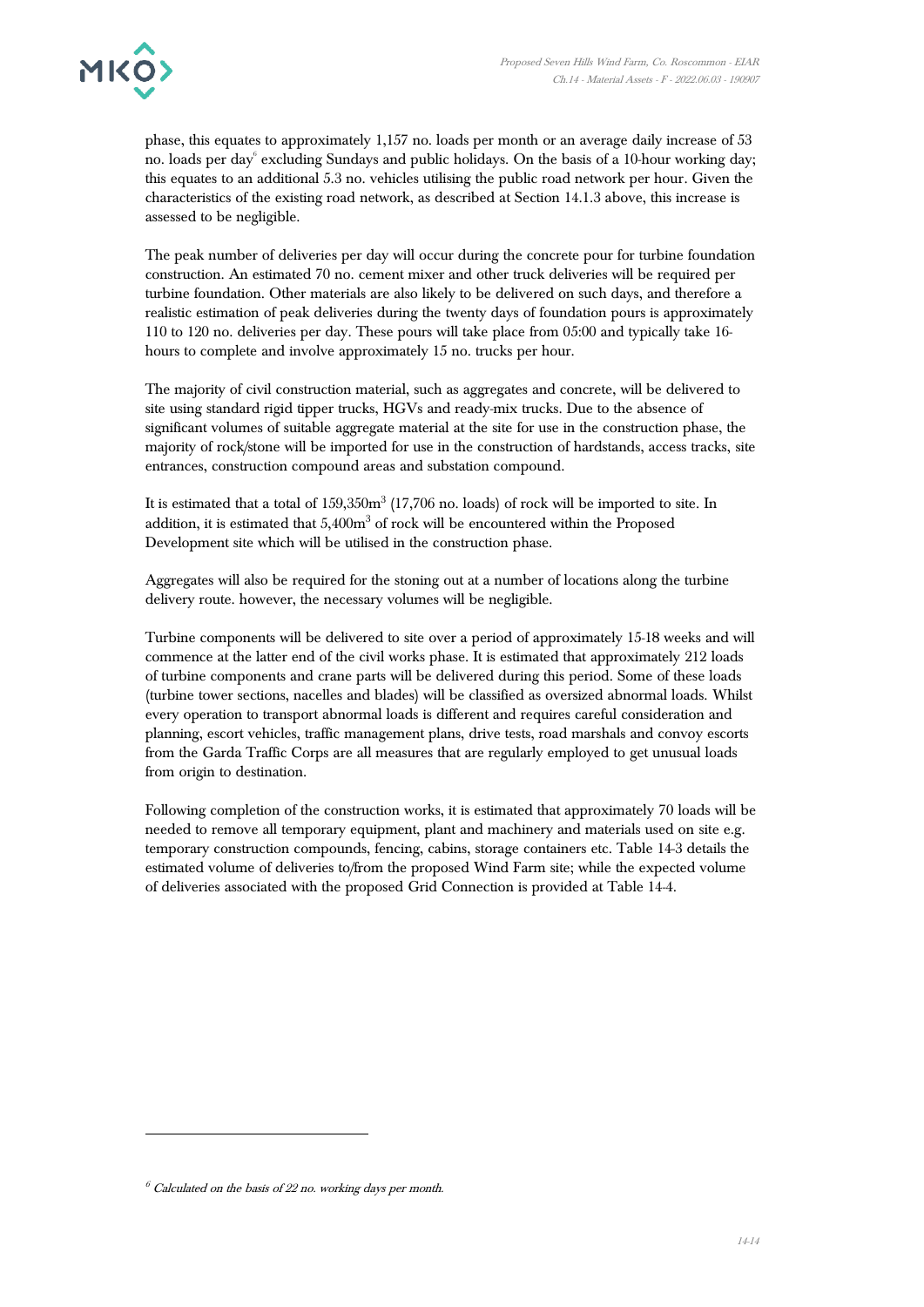

Table 14-3 Estimated construction materials and no. of deliveries to proposed Wind Farm site (based on manufacturer's specification)

| <b>Material</b>                                                                             | Quantity                 | No. of HGV                |
|---------------------------------------------------------------------------------------------|--------------------------|---------------------------|
|                                                                                             |                          | <b>Deliveries (Trips)</b> |
| <b>Site Mobilisation</b>                                                                    |                          |                           |
| (incl. plant & machinery)                                                                   |                          | 45                        |
| Rock and aggregates                                                                         | $159,350 \text{ m}^3$    | 17,706                    |
| Concrete                                                                                    | 17,275m <sup>3</sup>     | 2,032                     |
| Miscellaneous Construction Materials                                                        |                          |                           |
| (incl. concrete blocks, reinforcing steel,<br>fencing, geotextile mats, ducting, and tools, |                          |                           |
| etc.                                                                                        |                          | 550                       |
| <b>Electrical Equipment</b>                                                                 |                          |                           |
| (incl. substation components, transformers,<br>control panelling, and electrical cabling,   |                          |                           |
| etc.                                                                                        |                          | 210                       |
| Meteorological Mast Materials                                                               |                          | 4                         |
| <b>Wind Turbine Tower Sections</b>                                                          |                          | 80                        |
| Nacelles                                                                                    |                          | 20                        |
| <b>Rotor Blades</b>                                                                         |                          | 60                        |
| <b>Ancillary Wind Turbine Components</b>                                                    |                          | 42                        |
| <b>Crane Deliveries</b>                                                                     |                          |                           |
| (incl. ballast, and booms, etc.)                                                            | $\overline{2}$<br>Cranes | 10                        |
| Removal of all temporary on-site equipment<br>and materials                                 |                          | 70                        |
|                                                                                             |                          |                           |
| Total                                                                                       |                          | 20,829                    |

Table 14-4 Estimated construction materials and no. of deliveries to proposed Grid Connection route

| <b>Material</b>                  | <b>Ouantity</b>      | No. of HGV<br>Deliveries (Trips) |
|----------------------------------|----------------------|----------------------------------|
| Site Mobilisation                |                      |                                  |
| (incl. plant & machinery)        |                      | 15                               |
| Excavated material to be removed | $12,960 \text{ m}^3$ | 1,440                            |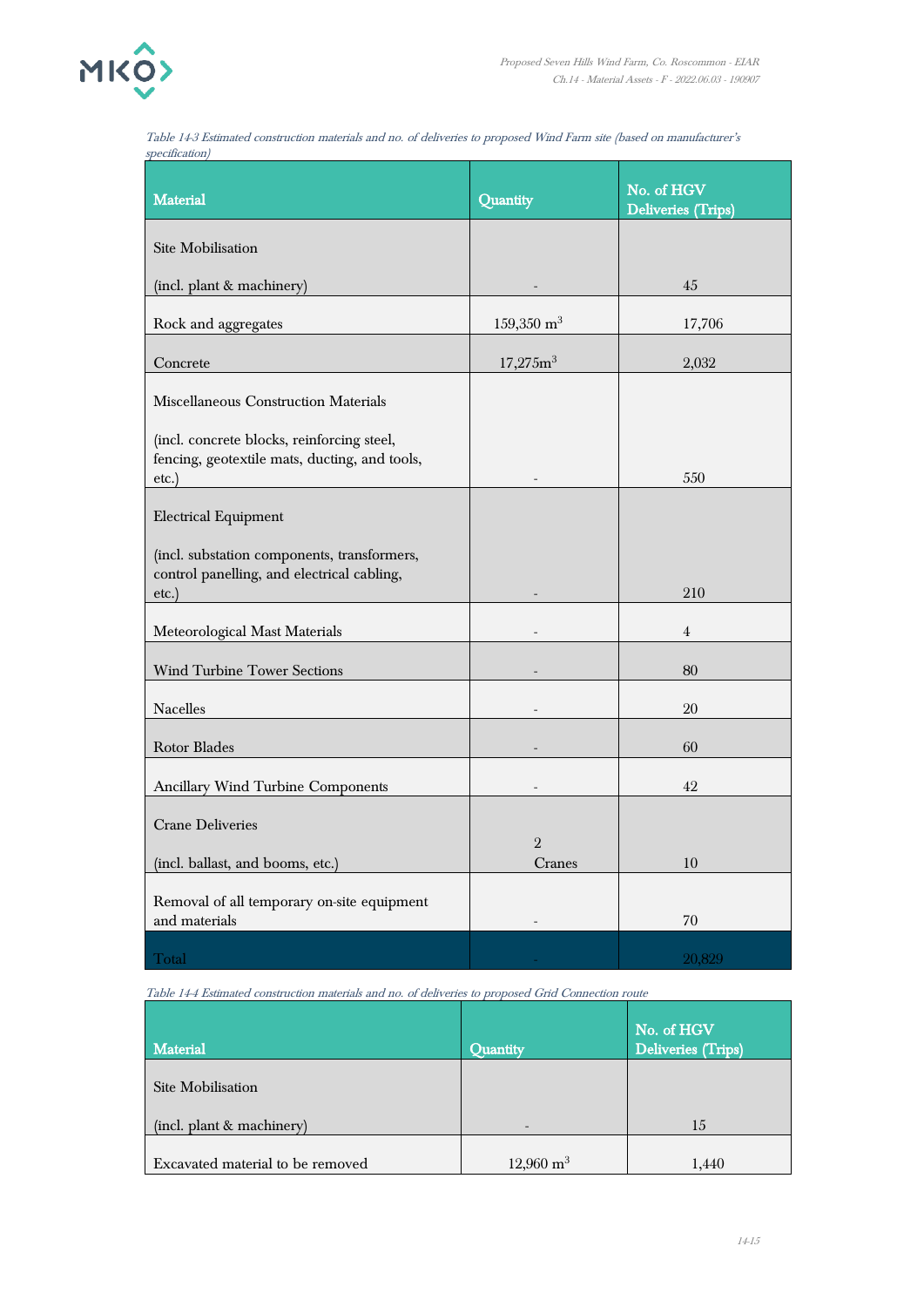

| <b>Material</b>                               | Quantity             | No. of HGV<br>Deliveries (Trips) |
|-----------------------------------------------|----------------------|----------------------------------|
| (incl. excess spoil and road cuttings)        |                      |                                  |
| Ducting and Electrical Cabling                |                      | 15                               |
| Rock/Stone aggregates and concrete            | 12,350m <sup>3</sup> | 1,372                            |
| Miscellaneous Construction Materials          |                      |                                  |
| (incl. tools, joint bays, jointing equipment, |                      |                                  |
| warning tape, etc.)                           |                      | 65                               |
| Total                                         |                      | 2.907                            |

The expected number of HGV deliveries is based on best estimates of trips generated by similar sized wind farms, previous experience in wind farm planning and civil construction, and based on the design of the project to date. Subject to planning permission being granted, these figures will be subject to refinement following the detailed design process, detailed pre-construction site investigations and consultation with the appointed contractor.

Based on the above estimated vehicular movements, the predicted effect on the road network as a result of the increase in HGV movements associated with the entire Proposed Development is moderate, negative, indirect, likely but short term. This assessment has been reached in consideration of the temporary duration of the proposed construction phase and the modest estimated average daily increase in vehicular movements on the surrounding road network.

#### Construction Personnel

The number of staff employed at the Proposed Development Site will vary according to the phase of works, peaking at up to approximately 100 no during the construction period. It is expected that the majority of workers will arrive on site in LGVs and crew vehicles. Vehicle sharing, subject to compliance with all relevant public health advice, will be actively encouraged to reduce vehicular movements. It is expected that c. 40 no. vehicles will visit the site on a daily basis during the peak construction period.

Parking for staff will be provided at the temporary construction compounds. No parking will be allowed for construction workers on the public road network. The additional vehicular movement associated with staff travelling to site are not assessed as likely to result in significant effects on transport and access. Effects are assessed to be imperceptible/slight, negative, short-term and likely.

#### Grid Connection Installation Works

During grid connection installation works within the public road network, minor disruption will be experienced by road users. Due to the characteristics of the roads involved, it is assessed that 'single-lane closures' combined with a 'Stop/Go' system can be appropriately implemented along the entire Grid Connection route which will allow for construction activities to progress in a safe manner while ensuring public safety and that existing traffic flows are maintained. Given the linear extent of the proposed Grid Connection route, it is likely that multiple crews will be working along the route at any given time and traffic management measures will be suitably implemented to avoid any significant cumulative effects. It is, therefore, assessed that effects arising from traffic disruption will be moderate-slight, negative, indirect, likely but of a short duration.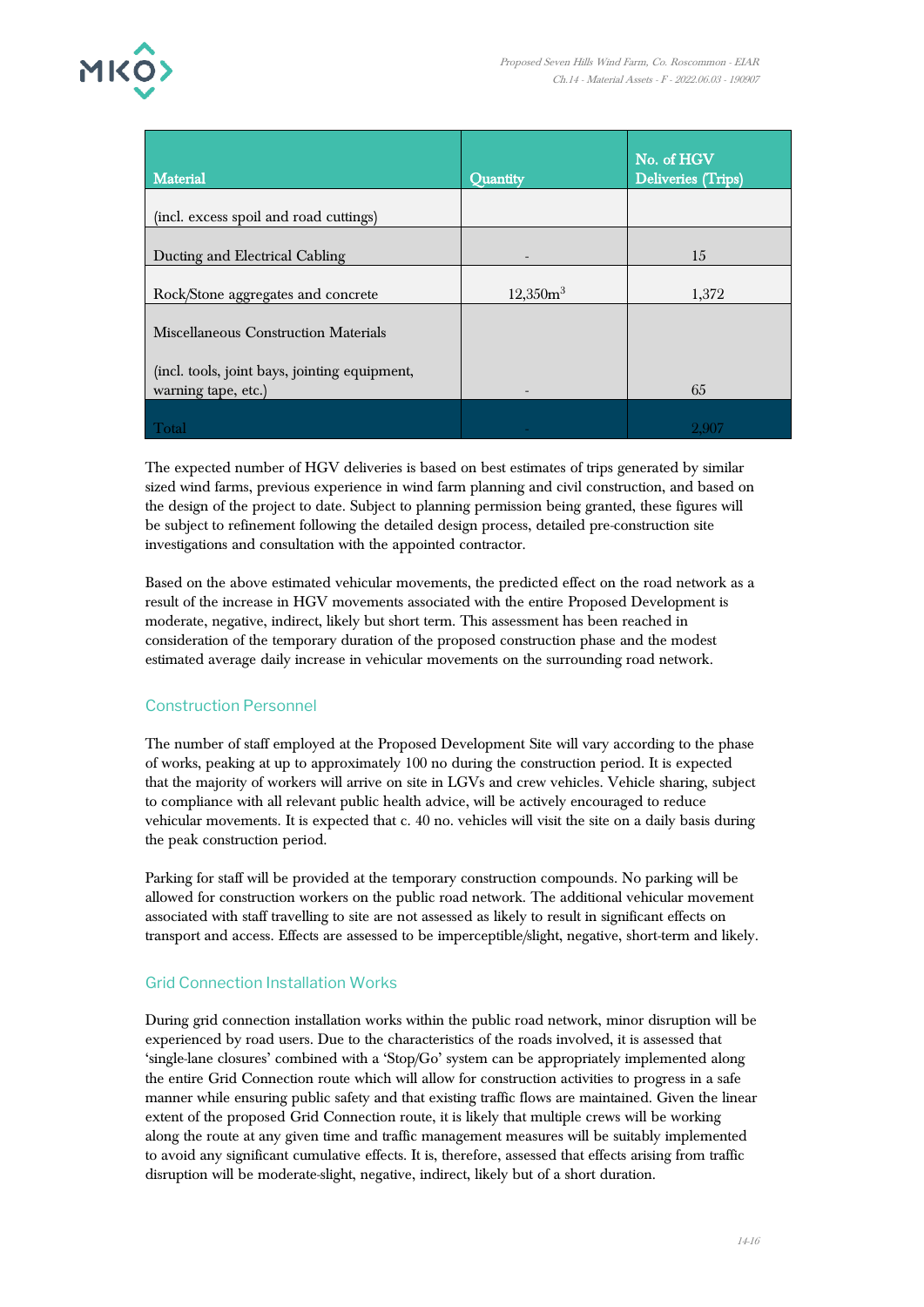#### Overall Classification of Effects

The above sections have assessed the effects of the Proposed Development on roads, traffic transport and access which may arise as a result of the construction phase. Overall, as a consequence of:-

- The modest estimated daily increase in vehicular movements during the construction phase
- The methodologies to be implemented during the construction phase particularly relating to the completion of haul route upgrade works and grid connection installation works, and
- The appropriate implementation of traffic management measures

the predicted effects during the construction phase are not assessed to be significant and are concluded to be likely, moderate-slight, negative and of a short-term duration.

### 14.1.4.3 **Operational Phase**

During the operational phase, the Proposed Development will generally be unmanned. Operational and remote monitoring activities will be carried out on an ongoing basis. However, regular visits to the site will be undertaken for routine inspections and maintenance of the proposed wind turbines, meteorological mast and electricity substation. Under normal circumstances, the operation of the Wind Farm would require 1-2 no. visits to the site per week by maintenance personnel. Maintenance staff will be instructed not to park on any public road and parking will be available at turbine hardstands and the on-site substation. In the case of a major fault; for example, breakdown of a turbine component; larger machinery may require access to the site; however, it is assessed that extensive works would not be required in order to accommodate same.

Occasional inspections of the grid connection infrastructure (including joint and communication bays) will also be completed, on average, twice per year. Maintenance operations will entail a visual inspection of the bays by personnel, travelling in a light goods vehicle (LGV), and will not necessitate large machinery.

Overall, the volume of traffic predicted to be generated during the operational phase is very low; with estimated traffic volumes of 1-2 light goods vehicles per week; and will not noticeably alter exiting traffic volumes, affect local access or impact on the road network. On occasion, it may be necessary for HGVs to access the Wind Farm to undertake larger maintenance works (e.g.. maintenance of access tracks, turbine component maintenance, etc.); however, the volume of vehicular movements will be extremely low and are not assessed as likely to adversely affect roads, traffic, transport or access. Therefore, the effects associated with the operation of the Proposed Development on the existing public road network, and on access, will be negligible and is not assessed as likely to be significant.

#### 14.1.4.4 **Decommissioning Phase**

During the decommissioning phase of the Proposed Development, the total volume of HGV traffic will be significantly reduced compared to the construction period.

The wind turbines proposed as part of the Development are expected to have a lifespan of approximately 30 years and ongoing research shows that this is likely to increase with improvements in turbine technology, site design and maintenance measures. Following the end of their useful life, the wind turbines may be replaced with a new set of turbines, subject to fulfilment of planning requirements at that time, or the Proposed Development may be decommissioned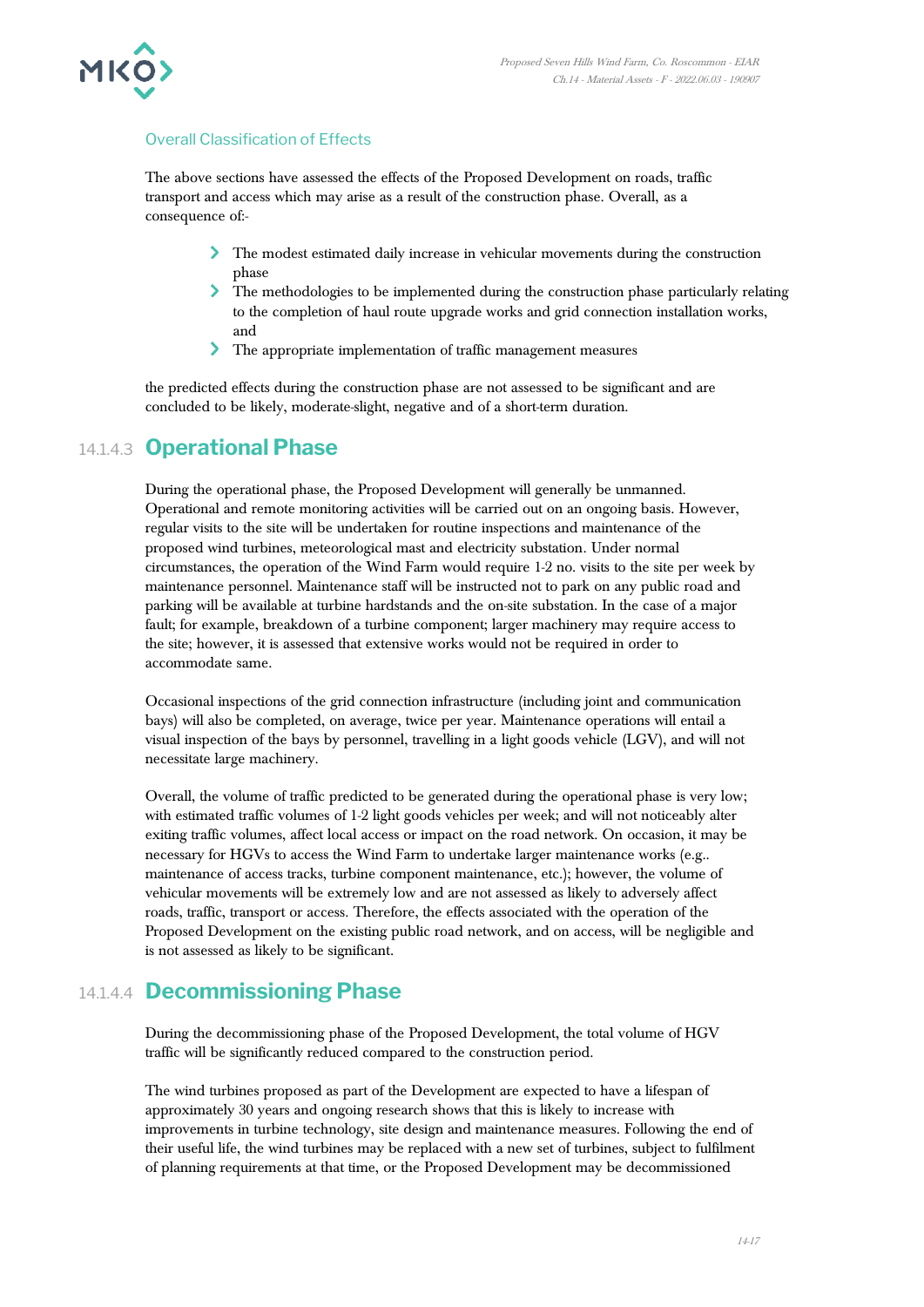

fully. The onsite electrical substation will remain in place as it will be under the ownership of the ESB and will form a permanent part of the electricity grid.

Upon decommissioning of the Proposed Development, the wind turbines will be disassembled in reverse order to how they were erected. The turbines will be disassembled with a similar model of crane that would be used for their erection. The turbine will most likely be removed from site using the same transport methodology adopted for delivery to site initially. The turbine materials will be transferred to a suitable recycling or recovery facility. All above ground turbine components would be separated and removed off-site for recycling. Turbine foundations would remain in place underground and would be covered with earth and reseeded as appropriate. Leaving the turbine foundations in-situ is considered a more environmentally prudent option, as to remove that volume of reinforced concrete from the ground could result in environment emissions such as noise, dust and/or vibration.

Site roadways will be left in situ, as appropriate. If it were to be confirmed that the roads were not required in the future for any other useful purpose, they could be removed where required. Underground cables will be removed, and the ducting left in place. Overall, the impact of the decommissioning phase is assessed to be slight and negative of short-term duration and high probability.

## 14.1.4.5 **Cumulative and In Combination Effects**

The above assessment has assessed the likely in-combination effects of the construction, operation and decommissioning of the Proposed Development as a whole (i.e. Wind Farm and Grid Connection infrastructure) and concluded that effects would be generally be moderate-slight, negative, short-term and high probability. In addition, it is necessary to assess the likelihood of the Proposed Development giving rise to cumulative effects with other existing, permitted or Proposed Developments for which planning application have been made, including other wind farms.

Given the magnitude of effects assessed as likely from the Proposed Development, cumulative effects are assessed as only likely to occur during the construction and decommissioning phases of the Proposed Development. Cumulative effects are unlikely to occur during the operational phase as wind farms do not generate a significant amount of traffic during operation as outlined in Section 14.1.4.3.

Other developments which have been included within the cumulative assessment are listed at Chapter 2. The majority of existing, permitted and Proposed Developments in the vicinity of the Proposed Development comprise residential dwellings, associated ancillary developments (e.g. extensions) or agricultural developments. However, such developments are not predicted to generate a perceptible, in EIA terms, level of traffic such that a cumulative effect on transport and access is likely to arise.

In relation to other wind farm developments, the nearest such project is the operational Skrine Wind Farm, Co. Roscommon located c. 8.5km to the north of the Proposed Development. Additional wind energy developments located within 20km of the Proposed Development include the proposed Kilcash Wind Turbine, located c. 10km north of the Proposed Development, and the permitted Derrane Wind Farm located c. 19.5km north of the Proposed Development.

The operational Skrine Wind Farm is not, due to its small scale, assessed as likely to generate significant levels of vehicular traffic during its operational phase such that likely significant effects on transport and access could occur. Similarly, due to the small-scale of the proposed Kilcash Wind Turbine (1 no. turbine) and Derrane Wind Farm (2 no. turbines) and the corresponding low volume of traffic generation and the substantial intervening separation distances, significant effects on roads, traffic, transport and access are not assessed as likely to arise.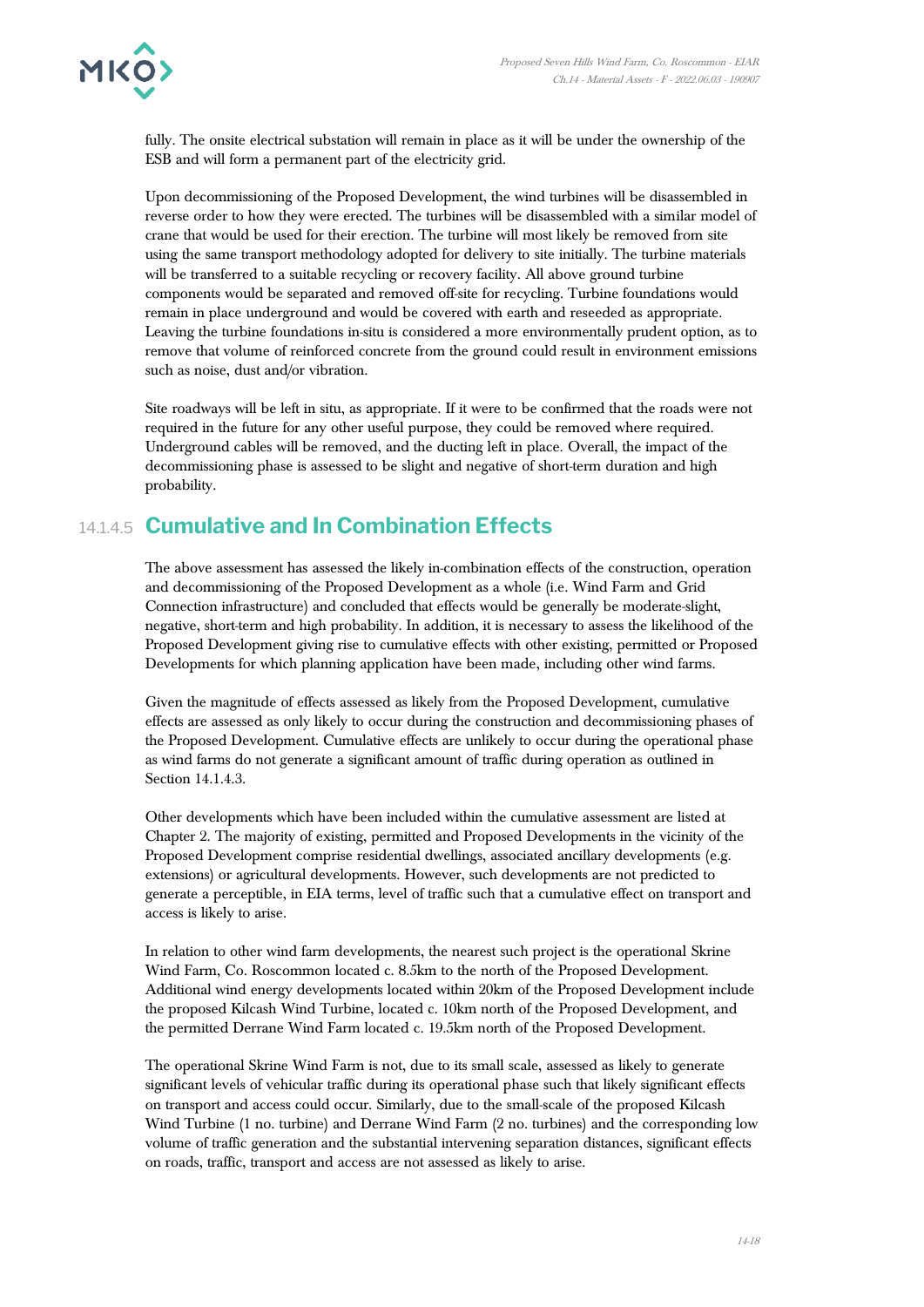

It is noted that there are ongoing quarrying and extraction activities at the adjacent Roadstone Quarry at Cam, Co. Roscommon. Day-to-day activities at this quarry generate notable volumes of traffic; however, the quarry is directly accessed by the regional road network (R363). During the construction phase of the Proposed Development, construction materials (rock and concrete) will, be imported from a local supplier(s). While the supplier and, therefore, associated haul route cannot be confirmed at this point, it is likely that, due to proximity, material will be sourced from the quarry at Cam.

Consequently, a significant proportion of vehicular movements associated with quarrying activities would, therefore, be associated with the Proposed Development thereby substantially reducing any likelihood of significant cumulative effects.

In the event that an alternative supplier is selected; due to the quality of the surrounding road network, significant cumulative effects are not assessed as likely. While an increased volume of traffic on the local road network would be experienced by local residents and road users, the predicted increase is not assessed to be significant having regard to the overall average-predicted daily trip generation of 53-trips.

In summary, therefore, due to low levels of vehicular movements during the operational and decommissioning phases, it is only during the construction phase that cumulative effects are assessed as likely. However, due to a combination of project characteristics (e.g. small scale of other developments) and/or separation distances; the Proposed Development is not assessed as likely to give rise to likely significant cumulative effects with existing, permitted or Proposed Developments. Moreover, due to the temporary nature of construction activities, any cumulative effects are assessed to be short-term.

# 14.1.5 **Mitigation & Monitoring Measures**

### 14.1.5.1 **Mitigation**

The likely effects of the Proposed Development have been identified as being slight to moderate and temporary in nature and associated with short-term construction and decommissioning activities. Likely effects during the operational phase have been assessed as being negligible and hence specific mitigation measures are not deemed to be necessary during this phase of development.

While the likelihood of effects are not assessed to be significant, even in the absence of mitigation, a suite of measures will be implemented which will further reduce any likely effects during the construction phase. The following mitigation measures will be implemented:

- The timing of peak delivery of construction materials to the proposed wind farm site (i.e. during turbine foundation pours and turbine component deliveries) will be carefully scheduled to minimise traffic disruption; particularly along the R363 and R362 which will be utilised for the delivery of materials and components and will accommodate the proposed Grid Connection infrastructure;
- Traffic movements will be limited to 07.00 to 19.00 Monday to Friday and 08.00 to 13.00 on Saturdays with no movements on Sundays or public holidays. It may be occasionally necessary to undertake works outside of these hours to avail of favourable weather conditions, during extended concrete pours, or in the event of an emergency. Where construction activities are necessary outside of the normal working hours, local residents and the Planning Authority will receive prior notification;
- ≻ Wheel cleaning equipment will be used, as necessary, to prevent any debris being transferred from site to the adjacent public roads. All drivers will be required to ensure that their vehicle is free from dirt and stones prior to departure from the construction site.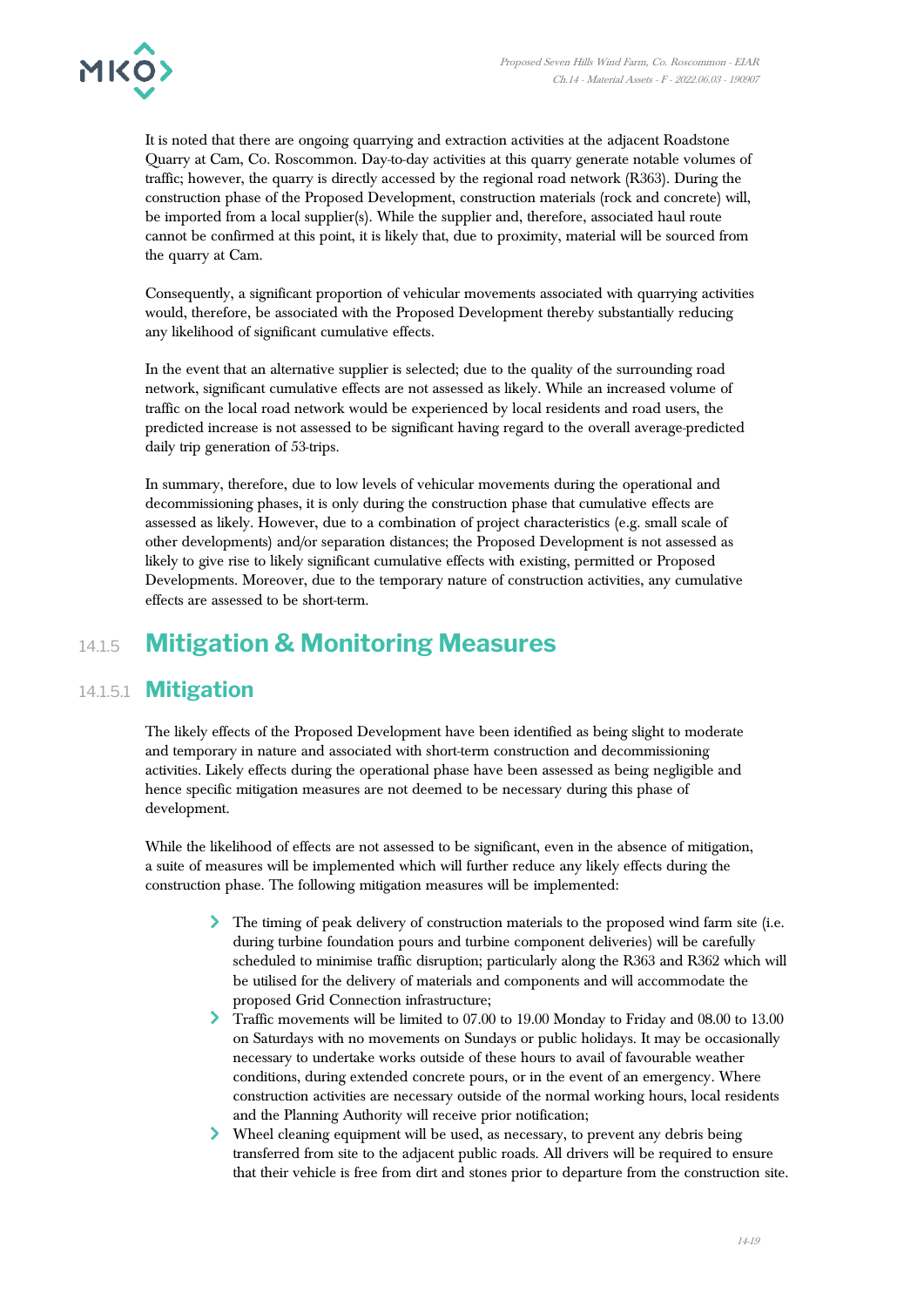

Where conditions exist for dust to become friable, techniques such as damping down of the affected areas will be employed and vehicles/loads will be covered to reduce dust emissions;

- A comprehensive final Traffic/Transport Management Plan (TMP) shall be agreed, as part of the final Construction Environmental Management Plan (CEMP), with the Planning Authority prior to the commencement of development. The TMP shall include inter alia confirmed details of construction material haul routes; confirmed details of vehicle specifications; a materials delivery programme; traffic management measures including details of 'Stop/Go' systems, signage, road closures and diversionary routes (unlikely to be required); and road reinstatement details;
- All works to the public road shall be undertaken in consultation with, and agreed in advance with, the Planning Authority and in accordance with road opening licences;
- All reasonable steps shall be taken to ensure that national and regional routes are used to transport construction materials to the site, in so far as is practicable;
- Prior to and post construction, pavement and bridge condition surveys will be undertaken along all local and regionally classed roads along the turbine component haul route and selected construction material haul route;
- Adequate signage shall be provided at entrances providing access, safety and warning information;
- Speed limit compliance will be emphasised to all staff and contractors prior to the commencement of construction during site induction, and will be strictly enforced throughout the construction phase;
- Sufficient car parking spaces will be available at the contractor's temporary compounds during the construction phase. No parking of cars by persons associated with the Proposed Development will be permitted on any part of the public road that is not closed to traffic. All staff will be instructed to ensure that private entrances remain unobscured (particularly along the Grid Connection route);
- Road sweeping, particularly along the proposed Grid Connection route, will be carried out as appropriate to ensure construction traffic does not adversely affect road conditions;
- Traffic restrictions shall be kept to minimum duration and extent;
- Appropriate traffic management; including maintenance of local access and pedestrian access (where safe to do so); shall be implemented to facilitate continued public use of roads where temporary traffic restrictions have to be put in place;
- The delivery schedule for oversized loads shall be agreed with the relevant local authorities and An Garda Síochána, and all relevant licenses and permits shall be obtained;
- Maximum axle loadings for oversized loads shall be strictly enforced in accordance with the Road Traffic (Construction and Use of Vehicles) Regulations 2003 (S.I. No. 5 of 2003) as amended;
- A designated contact point and coordinator will be put in place to manage all access arrangements and to interface with the public and the Planning Authority; and
- The site shall be closed to the public during the construction phase.

### 14.1.5.2 **Monitoring**

The proposed turbine delivery and construction material haul routes will be monitored during the construction phase to identify any damage which may have been caused by construction traffic. Where any damage has been caused by traffic associated with the Proposed Development, it shall be repaired by the appointed contractor as soon as possible.

> A post-construction pavement and bridge condition survey will be undertaken to determine if any deterioration has occurred as a result of construction related vehicles. If deterioration is identified as a direct cause of the Proposed Development, repair work shall be undertaken to the satisfaction of the Planning Authority.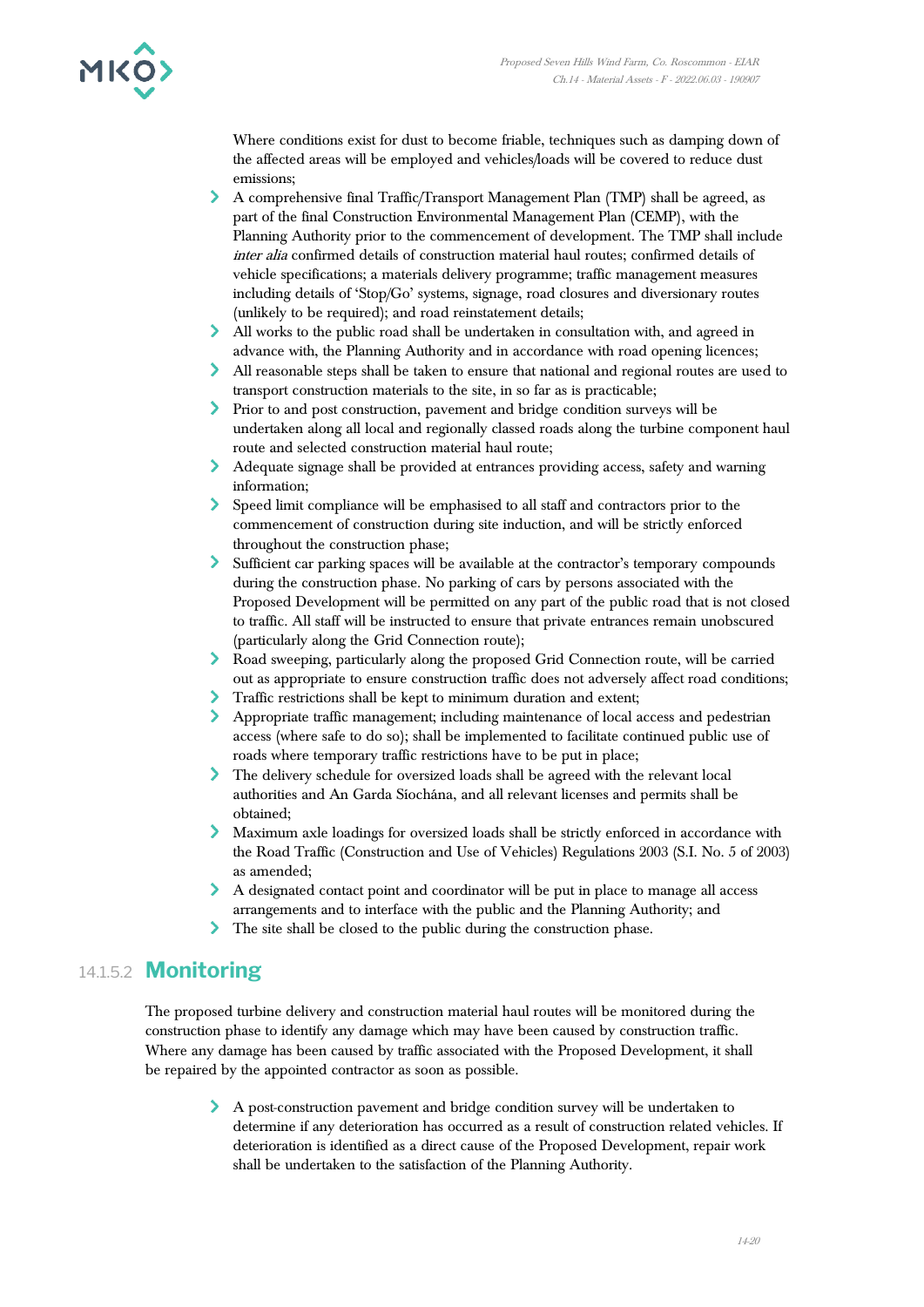

# 14.1.6 **Residual Effects**

#### 14.1.6.1 **Construction Phase**

There are no significant residual effects, positive or negative, assessed as likely to occur during the construction phase. Mitigation measures have been proposed to offset any likely effects and any residual effects are assessed to be slight, negative and short-term. The residual negative effects are likely to arise as a result of upgrade works along the turbine component haul routes, increases in traffic volumes on regional roads in the vicinity of the Proposed Development site and temporary traffic disruption along the proposed Grid Connection route; however, significant effects are not assessed as likely.

#### 14.1.6.2 **Operational Phase**

There will be no residual effects during the operational phase as only occasional light vehicles are envisaged to visit the site during operation for routine checking and maintenance. On occasion, larger HGVs may be required to visit the site; however, vehicular numbers are likely to be low. There will also be a likely positive, long-term residual effect experienced by local road users arising from permanent upgrades to the L7535 local road.

#### 14.1.6.3 **Decommissioning Phase**

Decommissioning phase effects are assessed to be similar to those of the construction phase but of a reduced scale and magnitude. Consequently, it is assessed that the decommissioning phase will not give rise to any likely significant effects.

### 14.1.7 **Summary**

This section has assessed the likelihood of significant effects arising from the Proposed Development on roads, traffic, transport and access. The Proposed Development has generally been assessed as being likely to result in likely, negative, slight/moderate and short-term effects. After mitigation, the likely residual effects have been assessed as imperceptible/slight, negative and short-term in nature. In addition, there will also be a likely positive, long-term residual effect experienced by local road users arising from permanent upgrades to the L7535 local road.

Likely cumulative effects, with the attendant Grid Connection and other developments in the vicinity, have been assessed as being imperceptible to moderate negative, short term and likely.

Overall, this assessment has identified no likelihood of significant effects on roads, traffic, transport and access which could arise as a result of the construction, operation or decommissioning of the Proposed Development either individually or in combination with other existing, permitted or Proposed Developments. A suite of mitigation measures have also been proposed which will serve to further prevent any likelihood of significant effects.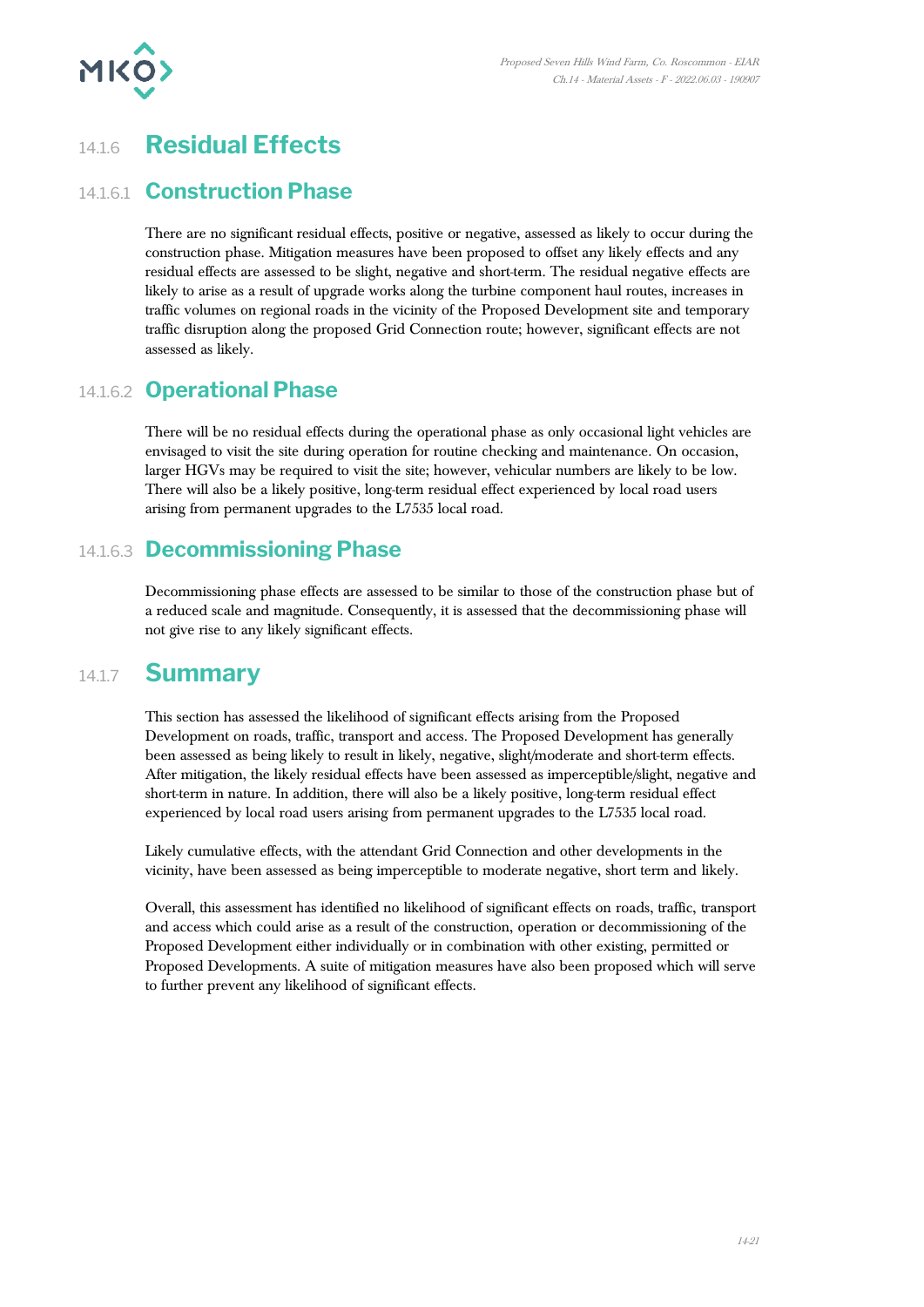

# **14.2 Aviation**

## 14.2.1 **Introduction**

This section assesses the likely significant effects on aviation as a result of the construction, operation or decommissioning of the Proposed Development. The requirement for an assessment of the likely effects on aviation is set in the Wind Energy Development Guidelines for Planning Authorities 2006 (and Draft Revised Wind Energy Guidelines 2019) which state:

'The siting of wind turbines may have implications for the operations of communications, navigation and surveillance systems used for Air Traffic Control for the separation and safety of aircraft. Wind turbine siting may also have implications for the flight paths of aircraft.'

#### 14.2.1.1 **Statement of Authority**

This section has been prepared by members of the GES Environment & Planning Team. This section of the chapter was prepared by Simon Carleton. Simon is a qualified planner (MSc BA MIPI) with wide ranging experience (6-years) in preparing EIARs and has prepared aviation assessments for numerous renewable energy developments. This section of the chapter was reviewed by Gavin Daly. Gavin is a qualified planner (BA Dip MIPI) with over 20-years' experience and has advised on over 500MW of pre-consent and post-consent wind and solar energy developments, including associated grid infrastructure and amendments to approved projects.

## 14.2.2 **Methodology**

The assessment involved consultation with various stakeholders including the Irish Aviation Authority (IAA) and Department of Defence. In addition, publications issued by the IAA and the Department of Defence were reviewed to determine if the Proposed Development site was assessed as being of significance or if significant effects were likely.

The Draft Revised Wind Energy Guidelines 2019 state that wind turbines can cause interference with the safe operation of an airport if located within 20km of an airport. Accordingly, a desktop study was also undertaken to determine the presence of airports, aerodromes or airstrips within 20km of the subject site.

This assessment was also prepared in accordance with the Draft Air Corps Wind Farm/Tall Structures Position Paper (August 2014) (Appendix 14-4) which sets out the Air Corps position to the appropriate siting and management of wind farms and tall structures. This assessment includes a detailed review of this position paper and a comparison of the Proposed Development site with identified 'Danger Areas', 'Restricted Areas' and 'Low Level Flying Areas'.

# 14.2.3 **Consultation**

Consultation was undertaken with the IAA and Department of Defence to establish if any effects on aviation were likely. A consultation letter was issued to both stakeholders in January 2020 which included a general description of the Proposed Development and site location drawings.

Correspondence was received from the IAA (see Appendix 2-1), with no likely significant effects on aviation having been identified. The IAA has requested the imposition of a condition of consent requiring specific details to be agreed with the IAA including advance notification of the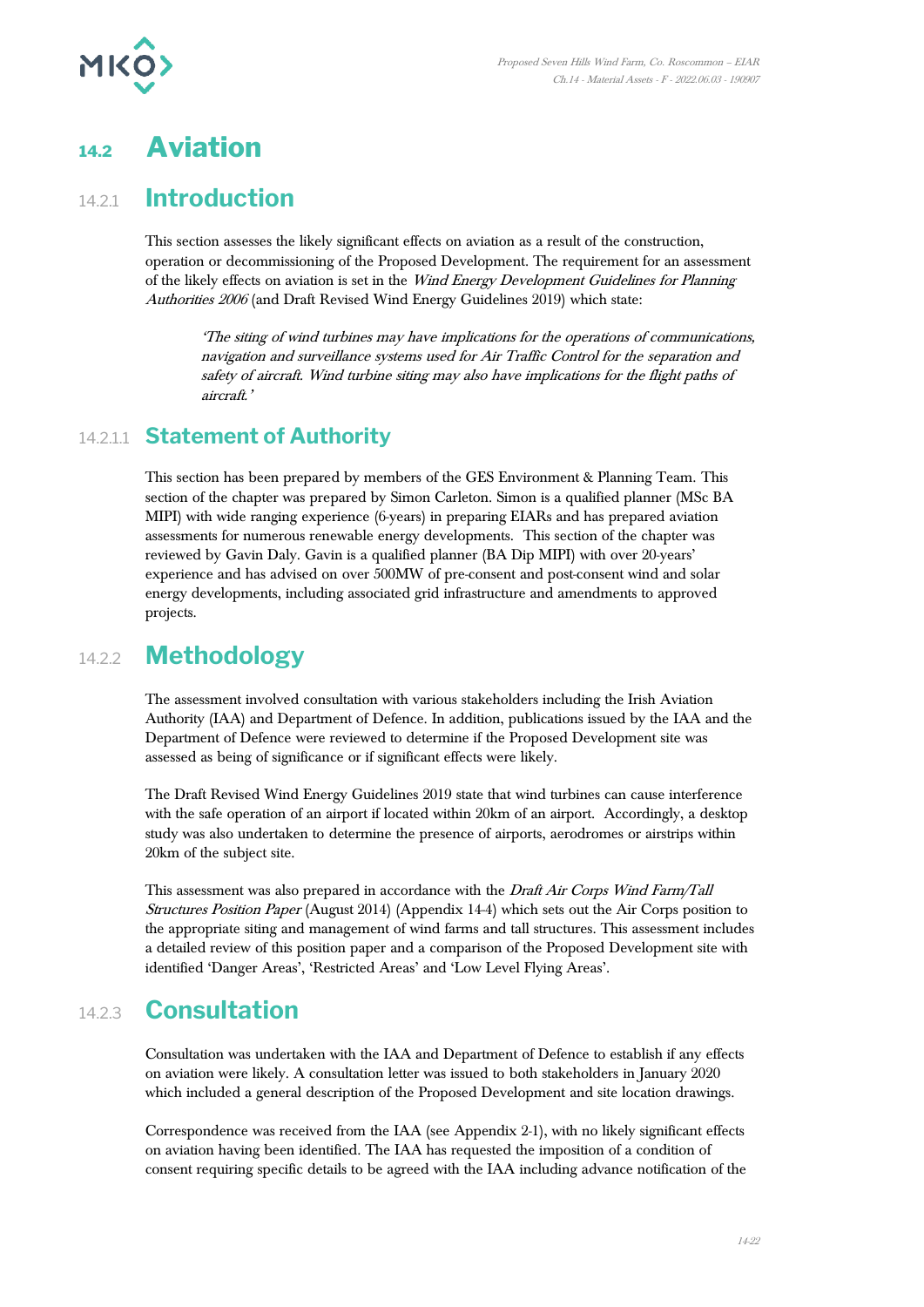

commencement of crane operations, the specification of obstacle warning lighting to be installed on the wind turbines, and the provision of as-constructed project details to the IAA.

At the time of writing, no response has been received from the Department of Defence.

# 14.2.4 **Description of Existing Environment**

There are no major airports within 20km of the Proposed Development and the site is therefore assessed as being unconstrained. The proposed wind turbines are located c. 52km east of Galway Airport and c. 62km southeast of Ireland West (Knock) Airport.

According to the IAA, there are no aerodromes or airstrips in the immediate vicinity of the Proposed Development or indeed within County Roscommon. The nearest aerodrome in the Republic of Ireland is at Abbeyshrule in County Longford at an approximate distance of 36km.

The Proposed Development site is not located within any 'Danger', 'Restricted' or 'Military Operating' area as identified at Annex A, B or C of the Air Corp Position Paper. Similarly, the subject site is not located within 3 no. nautical miles of any critical low-level route identified at para. 2(2)(c) and illustrated at Annex D of the Paper.

Air traffic control radar is of two types. Primary Surveillance Radar (PSR) equipment sends out pulses of electromagnetic energy which will reflect off objects in their path. The radar's receiver antenna detects the returning 'echoes' and these are displayed on the radar screen. The time taken for the pulse to travel out to the target and back gives an indication of the range of the object from the radar

Secondary Surveillance Radar (SSR) is the second type of radar equipment used for air traffic control. Like primary radar, SSR relies on an antenna rotating continuously through 360°. However, the radar does not transmit raw pulses of energy; it transmits an interrogation signal. The signal is received at the SSR antenna, decoded, and the height and location of nearby aircraft are presented on the radar screen. This enables controllers to positively identify radar returns on their screens and (after verbal confirmation from the pilot) to confirm the aircraft's height.

Rotating wind turbine blades within radar range can impart a Doppler shift to any radar energy reflecting off the blades. The radar's processor could detect this as a non-static target and therefore display the turbines as objects on the radar screen; however, given that the Proposed Development is located beyond 20km of an airport, no effects are assessed as likely.

# 14.2.5 **Description of Likely Effects**

### 14.2.5.1 **'Do-Nothing' Scenario**

In the 'Do-Nothing' scenario, the Proposed Development will not be constructed, and no tall structures will be present at the site. Accordingly, there will be no interaction whatsoever with aviation.

### 14.2.5.2 **Construction Phase**

The only potential impact on aviation associated with the Proposed Development during the construction phase is during the erection of wind turbines on site. However, due to the relatively low-altitude of structures and given that cranes will be fitted with appropriate aviation warning lighting to alert pilots to the presence of tall structures, no adverse effects are anticipated.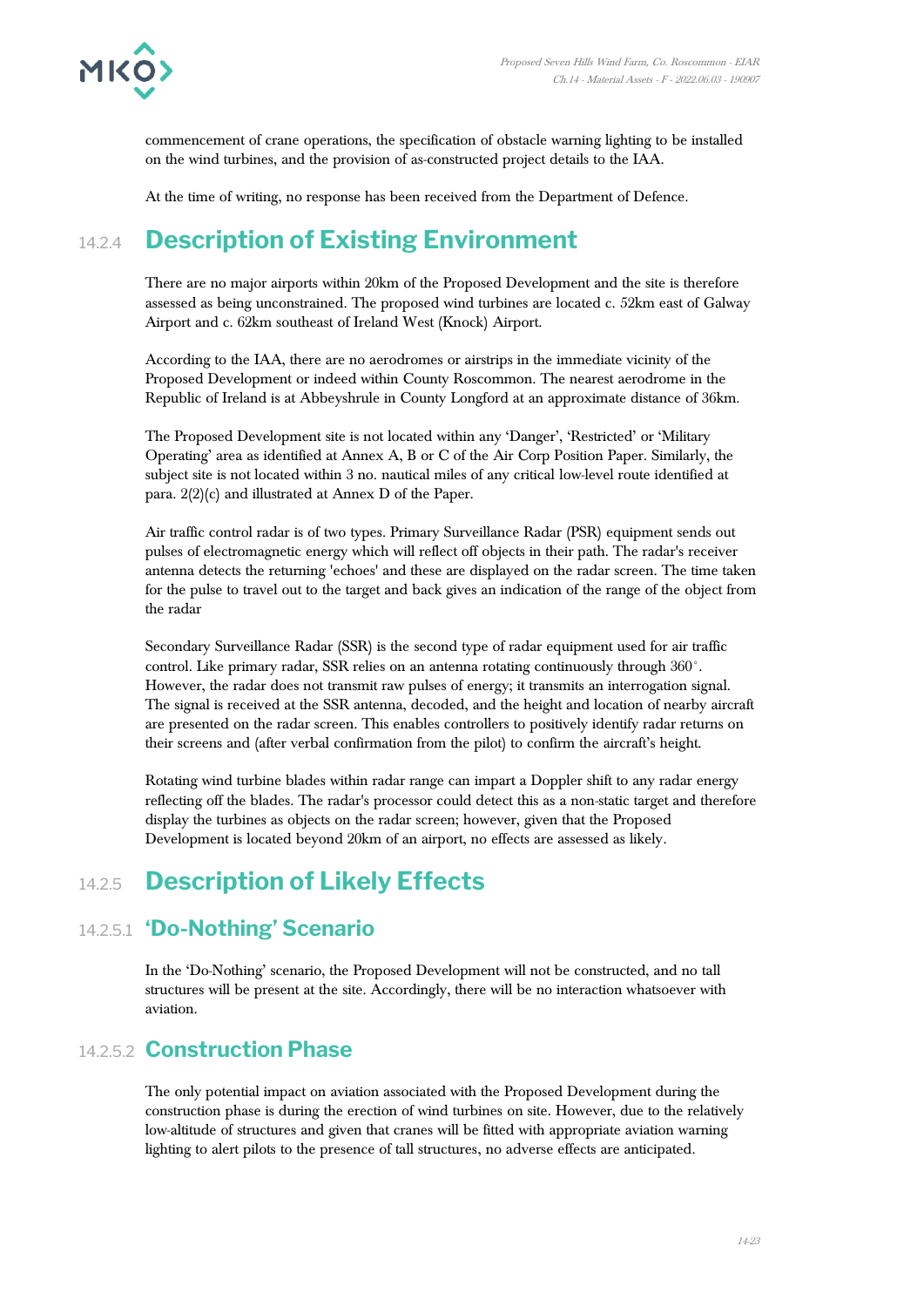

Due to the sub-surface nature of the proposed Grid Connection infrastructure, there will be no effects on aviation.

#### 14.2.5.3 **Operational Phase**

Due to the presence of tall structures, it is possible that the Proposed Development could interact with aviation operations. However, due to the incorporation of aviation warning lighting within the design of the proposed wind turbines (see Section 14.2.7.2), effects are assessed to be likely, negligible and permanent (for the duration of the operational phase)

The Proposed Development Site is not located within any low flying areas, restricted areas, danger areas, military operating areas or low level routes identified within the Air Corps Wind Farm/Tall Structures Position Paper. It is concluded, therefore, that the operation of the proposed wind turbines and meteorological mast will not result in any likely significant effect on the Air Corps or associated activities.

Due to the sub-surface nature of the proposed Grid Connection infrastructure, there will be no effects on aviation.

#### 14.2.5.4 **Decommissioning Phase**

The likely effects during the decommissioning phase are assessed to be similar to those during the construction phase with no significant effects assessed as likely to occur.

# 14.2.6 **Mitigation & Monitoring Measures**

#### 14.2.6.1 **Construction Phase**

Due to the absence of likely impacts, there are no specific mitigation measures proposed. As is best practice, warning lights are to be fitted to cranes during the installation of the proposed wind turbines.

Prior to the commencement of construction, and as requested by the IAA in their consultation response, a scheme of aeronautical warning lighting for the Proposed Development will be agreed with the Authority. The 'to be constructed' turbine coordinates, ground and tip height elevations will also be provided to the IAA a minimum of thirty days prior to commencement of development.

Due to the sub-surface nature of the proposed Grid Connection infrastructure, no mitigation measures are required.

### 14.2.6.2 **Operational Phase**

The proposed wind turbines will be fitted with aviation warning lighting in accordance with the specification to be agreed with the IAA. The precise lighting specification will also be agreed with the Planning Authority prior to the commencement of development.

The developer will continue to liaise with the IAA during the operation phase to ensure that any necessary mitigation measures are being implemented. At a maximum of thirty days following the installation of the proposed turbines, 'as-constructed details' will be provided to the IAA to allow for the updating of mapping charts, including:

The number of wind turbines;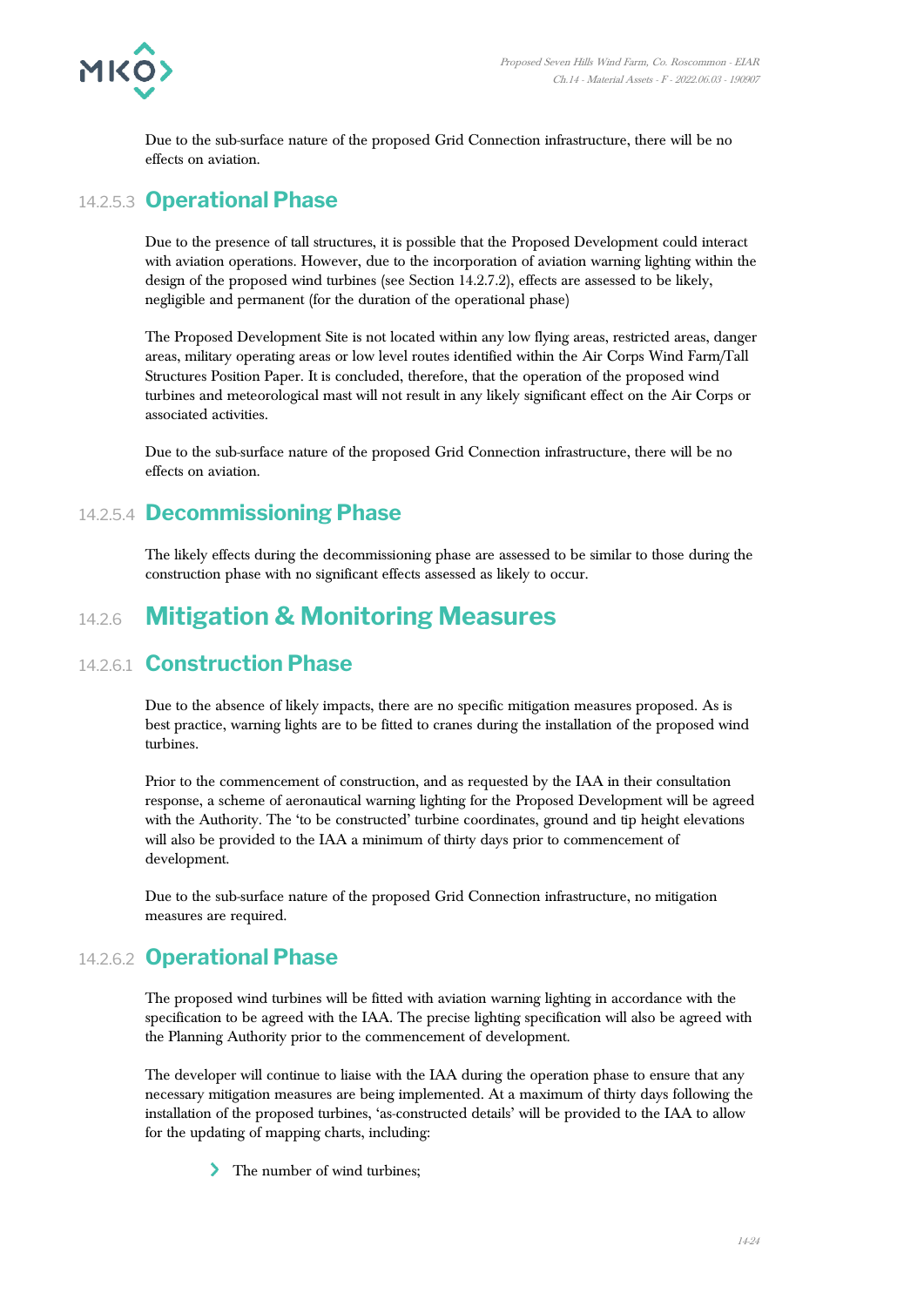

- WGS-84 coordinates of each turbine;
- Ground elevation of each turbine (Malin Head OD);
- Blade tip elevation of each turbine (Malin Head OD);
- > Height of Turbine;
- Contour maps at the requisite scale; and
- A note of which turbines have been fitted with obstacle warning lights.

In the event that the obstacle warning lights fail or if there are plans to withdraw them from use for a period of time, the IAA will be contacted, via [AISOPs@iaa.ie](mailto:AISOPs@iaa.ie), as a matter of urgency, to request that a NOTAM (Notice to Airmen) is issued concerning the absence of obstacle lights. The following information will be provided to the IAA:-

- > Obstacle ID;
- > Obstacle type;
- > Obstacle Position;
- > Elevation; and
- > Colour of Light.

It should be noted, however, that the proposed wind turbines will be fitted with an uninterruptable power supply (UPS) to ensure that the aviation warning lights remain operational even in the event of a power outage. This UPS is sufficient for a period of twelve hours; after which, the warning lights can be powered by a small generator should the power outage continue.

Due to the sub-surface nature of the proposed Grid Connection infrastructure, no mitigation measures are required.

#### 14.2.6.3 **Decommissioning Phase**

Mitigation measures proposed during the construction phase will also be implemented during the decommissioning phase. Due to the sub-surface nature of the proposed Grid Connection infrastructure, no mitigation measures are required.

## 14.2.7 **Residual Effects**

Taking into account the predicted impacts and proposed mitigation measures, no likely significant residual effects are assessed as likely to occur on aviation during the construction, operation or decommissioning phase of the Proposed Development.

### 14.2.8 **Cumulative Effects**

Due to the absence of other tall structures in the wider vicinity of the Proposed Development site and given that the nearest wind farm development is in excess of 8km from the subject site, it is assessed that there is no likelihood for the Proposed Development to have any significant effects on aviation, in combination with other existing, permitted or Proposed Developments.

#### 14.2.9 **Summary**

This assessment concludes that the Proposed Development, is unlikely to result in any significant effect on aviation. The Proposed Development site is not located within an area identified as being of particular sensitivity or importance in the Air Corps Position Paper on military aviation or located close to any civilian aerodrome, airfield or airport. Accordingly, with the installation of appropriate aviation warning lighting, no significant effects are assessed as likely to occur. As a result, it is assessed that significant effects on aviation are unlikely to occur as a result of the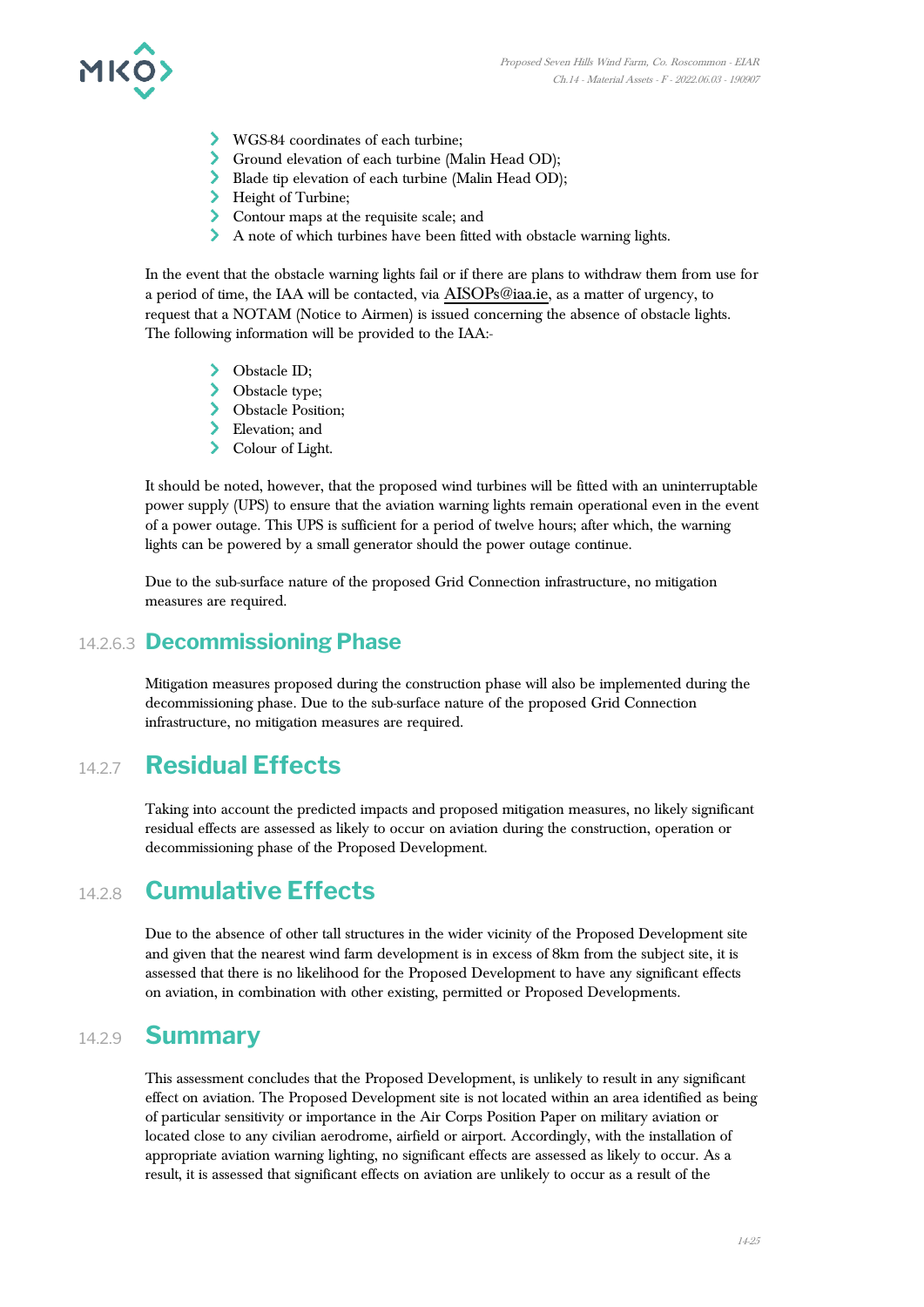

Proposed Development, either individually or in combination with other existing, permitted or Proposed Developments.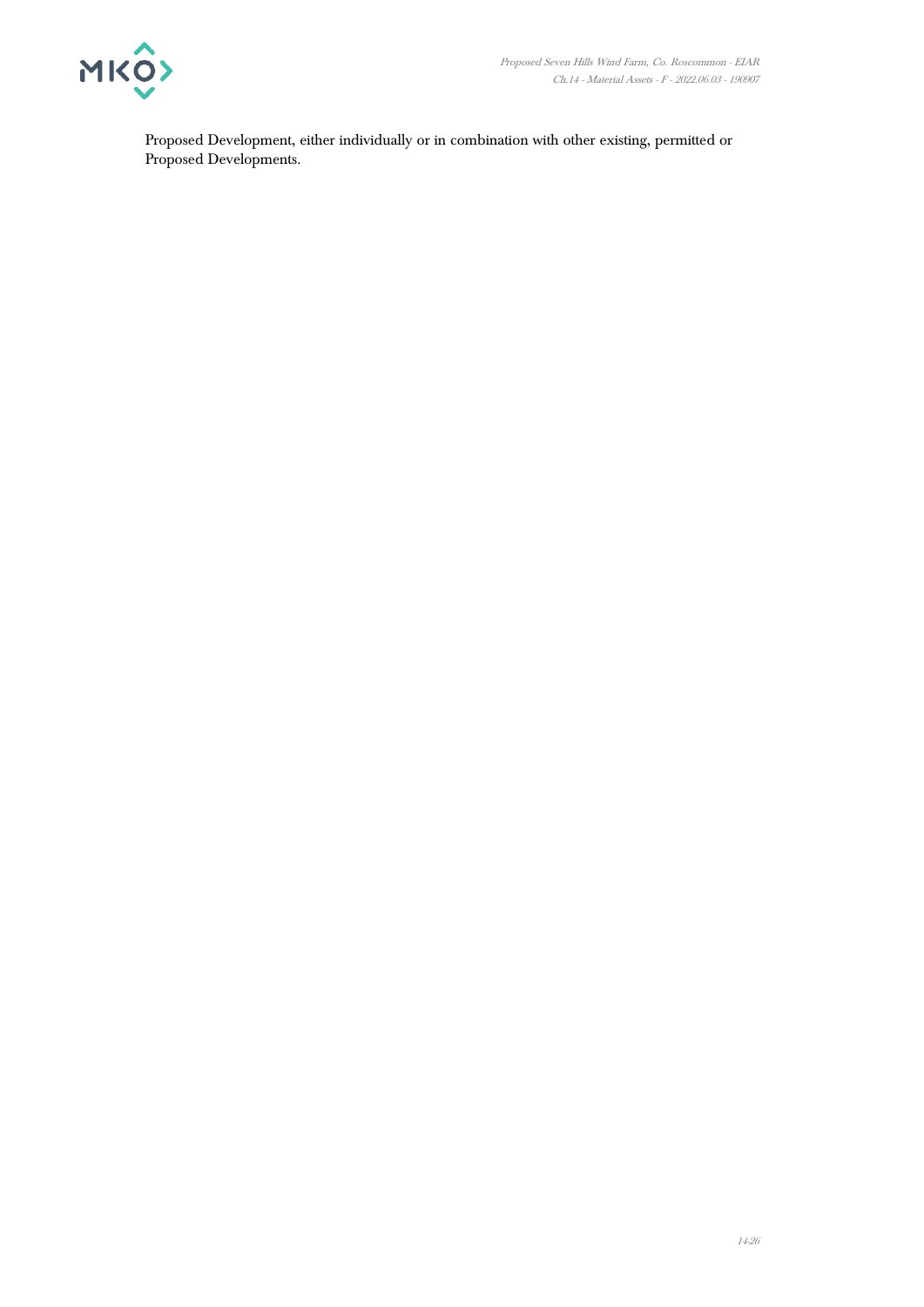

# **14.3 Telecommunications**

## 14.3.1 **Introduction**

As noted in the Wind Energy Development Guidelines for Planning Authorities 2006, wind turbines, like all electrical equipment, produce electromagnetic radiation, and this can interfere with broadcast communications. This section considers the likely significant effects of the Proposed Development upon a range of communications infrastructure, including telecommunications networks, broadcast radio and television, and fixed infrastructure such as telecommunication masts. In theory, interference could affect all electromagnetic communications including:-

- > Satellite Communications;
- Cellular Radio Communications; and
- > Television Broadcasting Signalling.

#### 14.3.1.1 **Statement of Authority**

This section has been prepared by members of the GES Environment & Planning Team. This section of the chapter was prepared by Simon Carleton. Simon is a qualified planner (MSc BA MIPI) with wide ranging experience (6-years) in preparing EIARs and has prepared telecommunications assessments for numerous renewable energy developments. This section of the chapter was reviewed by Gavin Daly. Gavin is a qualified planner (BA Dip MIPI) with over 20-years' experience and has advised on over 500MW of pre-consent and post-consent wind and solar energy developments, including associated grid infrastructure and amendments to approved projects.

# 14.3.2 **Methodology**

The methodology employed in assessing the likelihood of significant effects on telecommunication networks consisted of desk-based research and consultation with various telecommunication service providers and relevant authorities. Desk based research was undertaken to identify:

- Locations of known telecommunications facilities;
- Known telecommunication fixed links; and
- Known television broadcast and re-broadcast facilities;

### 14.3.2.1 **Scoping & Consultation**

As part of the scoping and consultation exercise, MKO contacted the relevant national and regional broadcasters, fixed and mobile telephone operators. Consultation was also carried out with ComReg, in February 2020, in order identify any other additional licensed operators in the vicinity of the site to be contacted, who may not have been on the list of main operators. All telecommunications consultees are presented below in Table 14.5.

| No. | Consultee                  | Date of response               | Likelihood of Effects<br>identified by Service<br>Provider |
|-----|----------------------------|--------------------------------|------------------------------------------------------------|
|     | Airspeed<br>Communications | 18 <sup>th</sup> February 2020 | No.                                                        |

Table 14-5 Estimated construction materials and no. of deliveries to proposed Grid Connection route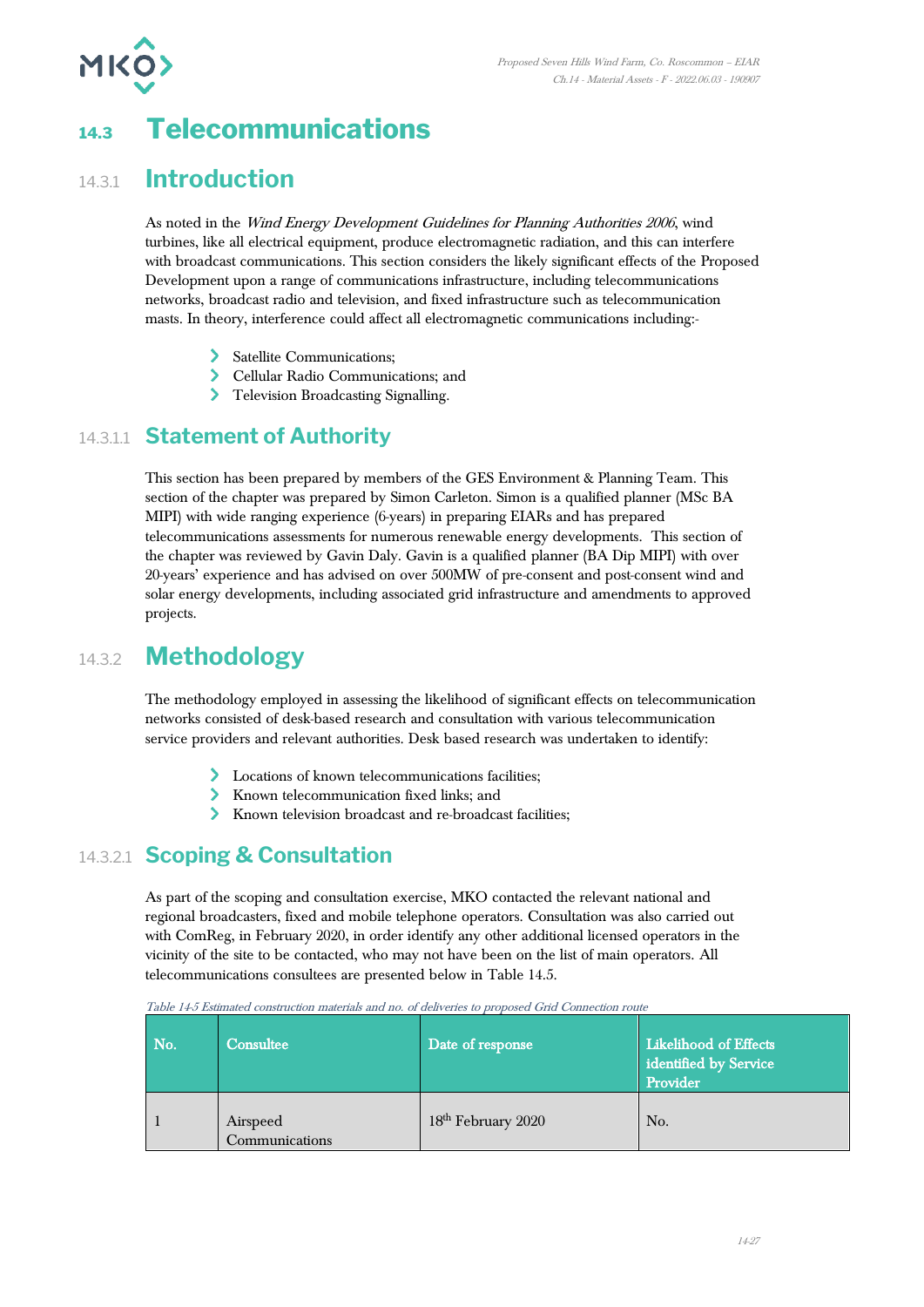

| No.            | Consultee                            | Date of response               | <b>Likelihood of Effects</b><br>identified by Service<br>Provider                                                      |
|----------------|--------------------------------------|--------------------------------|------------------------------------------------------------------------------------------------------------------------|
| $\overline{2}$ | <b>BT</b> Communications<br>Ireland  | $12th$ February 2020           | N <sub>o</sub>                                                                                                         |
| 3              | <b>ESB</b> Telecoms                  | 17 <sup>th</sup> February 2020 | No.                                                                                                                    |
| $\overline{4}$ | Eir                                  | 24 <sup>th</sup> February 2020 | Transmission link<br>identified but no effects<br>likely subject to<br>maintenance of 100m<br>buffer to wind turbines. |
| $\overline{5}$ | Imagine Group                        | 12 <sup>th</sup> February 2020 | Transmission link<br>identified but no effects<br>likely subject to<br>maintenance of 50m<br>buffer to wind turbines.  |
| 6              | Ripplecom                            | $15th$ July 2020               | Transmission link<br>identified but no effects<br>likely subject to<br>maintenance of 121m<br>buffer to wind turbines. |
| $\overline{7}$ | 2rn (RTE Transmission<br>Network)    | 12 <sup>th</sup> February 2020 | Transmission link<br>identified but no effects<br>likely subject to<br>maintenance of 100m<br>buffer to wind turbines. |
| 8              | Tetra Ireland<br>Communications Ltd. | 18 <sup>th</sup> February 2020 | No.                                                                                                                    |
| 9              | Three Ireland                        | 12 <sup>th</sup> February 2020 | Transmission link<br>identified but no effects<br>likely subject to<br>maintenance of 100m<br>buffer to wind turbines. |
| 10             | Towercom                             | $12th$ February 2020           | No.                                                                                                                    |
| 11             | Virgin Media                         | 12 <sup>th</sup> February 2020 | No.                                                                                                                    |
| 12             | Vodafone Ireland                     | 13 <sup>th</sup> February 2020 | Transmission link<br>identified but no effects<br>likely subject to<br>maintenance of 81m<br>buffer to wind turbines.  |
| 13             | ComReg                               | 20 <sup>th</sup> February 2020 | No.                                                                                                                    |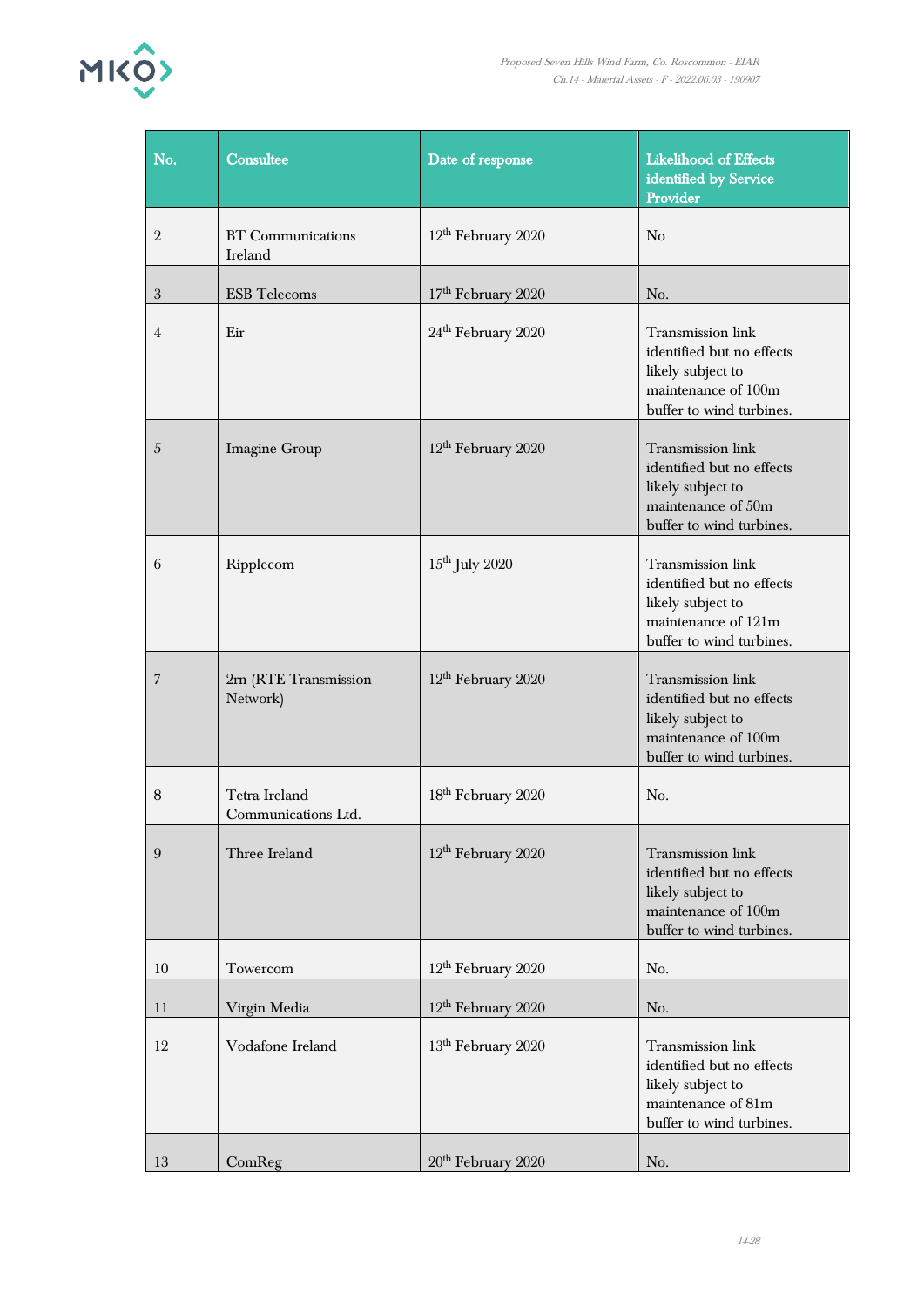

| No. | Consultee                                      | Date of response               | <b>Likelihood of Effects</b><br>identified by Service<br>Provider                                                      |
|-----|------------------------------------------------|--------------------------------|------------------------------------------------------------------------------------------------------------------------|
| 14  | Viatel Ireland Ltd                             | No Response                    | N/A                                                                                                                    |
| 15  | <b>EMR</b>                                     | 12 <sup>th</sup> February 2020 | No.                                                                                                                    |
| 16  | Ajisko                                         | 13 <sup>th</sup> February 2020 | No.                                                                                                                    |
| 17  | Arden Broadband<br>Limited                     | No response                    | N/A                                                                                                                    |
| 18  | Eircom Ltd                                     | 24 <sup>th</sup> February 2020 | No.                                                                                                                    |
| 19  | Enet<br>Telecommunications<br><b>Networks</b>  | 18 <sup>th</sup> February 2020 | No.                                                                                                                    |
| 20  | <b>Lighthouse Networks</b><br>Limited/Lightnet | $15th$ July 2020               | Two links identified in<br>the area surrounding the<br>site, no impact from the<br>Proposed Development<br>identified. |
| 21  | <b>Westmeath Council</b>                       | No response                    | N/A                                                                                                                    |

The responses received can be viewed at Appendix 2-1

Consultation responses received from service providers generally confirmed that there would be no significant impact on the telecommunications network in the area of the Proposed Development. The matters raised by a number of service providers are described further below.

Eir identified the presence of a transmission link in the vicinity of the Proposed Development site. It was recommended that a 100m separation distance be adhered to between the proposed wind turbines and the transmission link. This separation distance/buffer zone was applied, and the layout of the Proposed Development adjusted accordingly.

Imagine Group identified the presence of 2 no. microwave links which were likely to result in adverse effects on the provision of services. It was advised that a buffer of 50m, from the link to the wind turbines, be applied to avoid adverse effects. The layout of the Proposed Development was adjusted accordingly.

Ripplecom advised that 2 no. existing links were likely to be affected by the Proposed Development. Following the identification of the routing of the links, a buffer zone of 121m (to the turbine tower) was applied to the links.

2rn identified the presence of a link which was likely to result in adverse effects on the provision of services. A buffer of 100m, from the link to the wind turbines, was applied to avoid adverse effects. The layout of the Proposed Development was adjusted accordingly.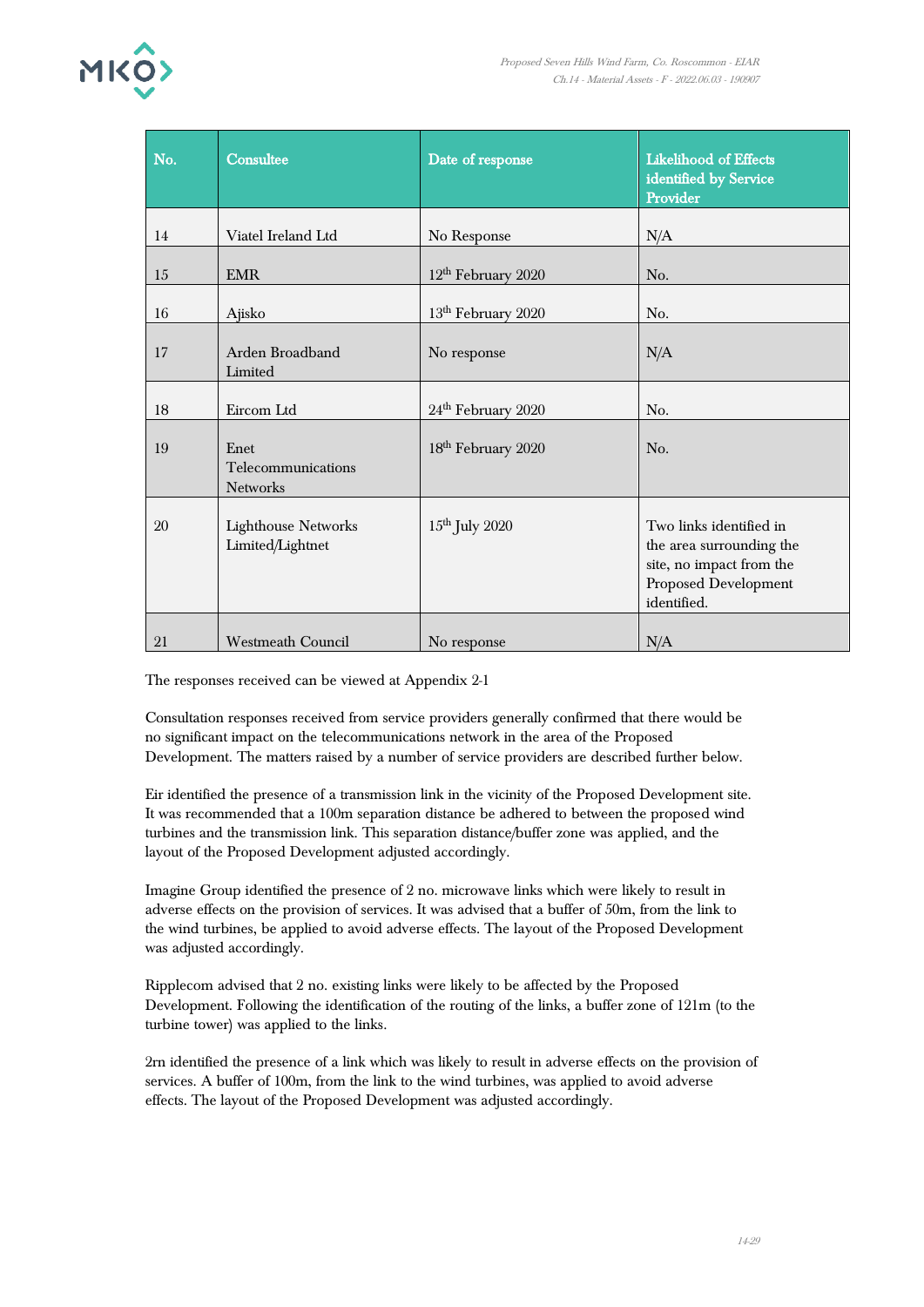

Three Ireland identified the presence of a fixed link in the vicinity of the Proposed Development; however, it was assessed that significant effects were not likely to occur.

Vodafone identified the presence of a transmission link in the vicinity of the Proposed Development site. Following consultation, an 81m buffer between the proposed wind turbines and the transmission link was applied and the layout of the Proposed Development adjusted accordingly.

Lighthouse Networks Limited/Lightnet advised of 2 no. fixed links in the vicinity of the Proposed Development; however, it was assessed that significant effects were not likely to occur.

# 14.3.3 **Description of Existing Environment**

The Proposed Development site is traversed by a number of communications links associated mobile phone networks, wireless broadband and digital television (as described above); however, the Proposed Development site is not considered to be a significant or critical location for telecommunications (i.e. no regionally or nationally important masts are present within or in the environs of the site). The alignments of all links traversing the site were mapped and are well known to the Applicant.

# 14.3.4 **Description of Likely Effects**

## 14.3.6.1 **'Do-Nothing' Scenario**

In the 'Do-Nothing' scenario, the Proposed Development will not be constructed and no tall structures will be present at the site. Accordingly, there will be no interaction whatsoever with existing or future telecommunications infrastructure.

#### 14.3.6.2 **Construction Phase**

It is assessed that no electromagnetic interference or interaction with telecommunication services will occur during construction.

Due to the sub-surface nature of the proposed Grid Connection infrastructure, there will be no effects on telecommunications.

### 14.3.6.3 **Operational Phase**

Due to the sub-surface nature of the proposed Grid Connection infrastructure, there will be no effects on telecommunications during the operational phase.

#### *14.3.4.1.1 Potential Interference of Wind turbines with Electromagnetic Transmissions*

The operation of wind turbines can potentially affect electromagnetic transmissions in two ways: by blocking or deflecting line of sight radio or microwave links or by 'scattering' transmission signals.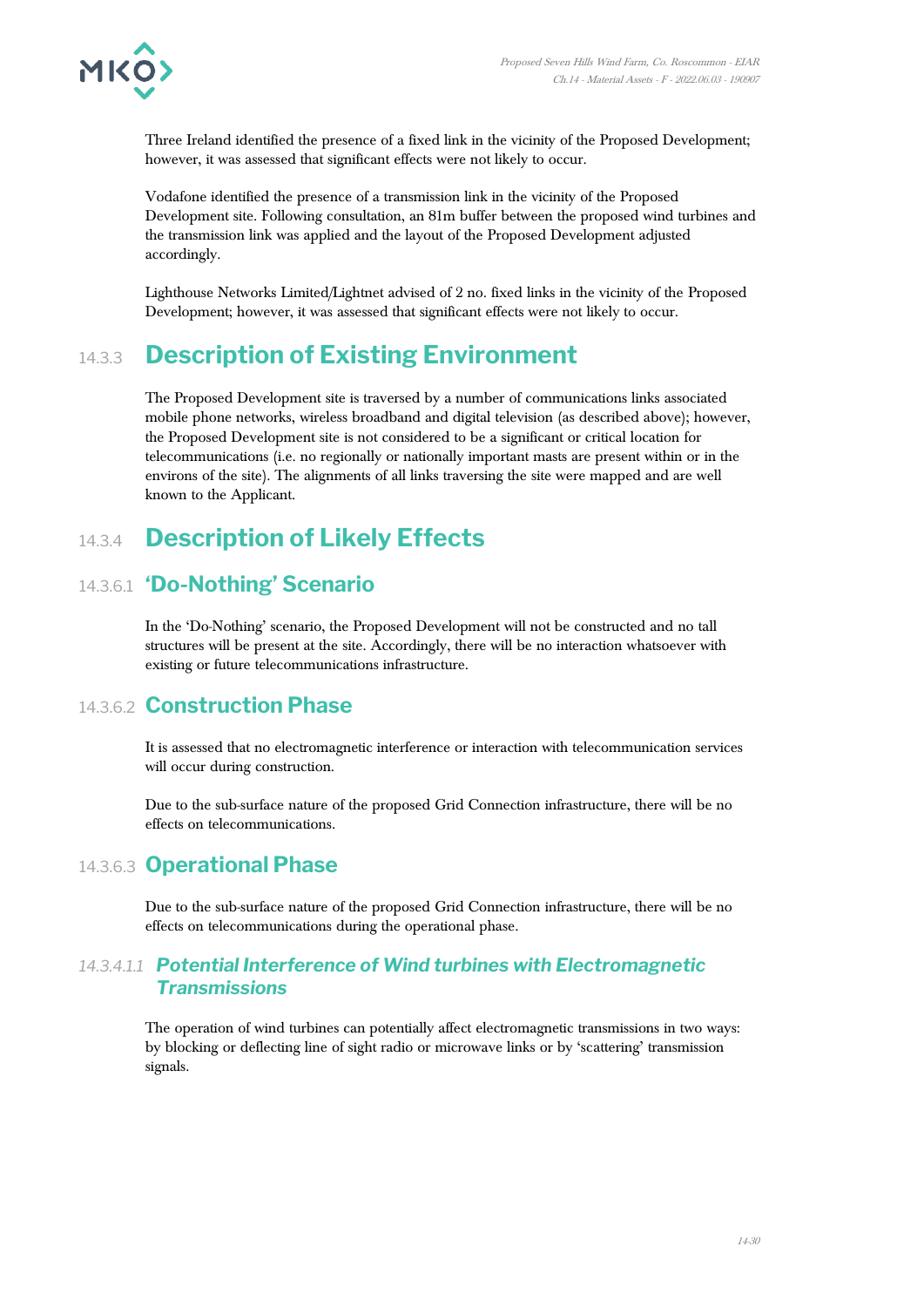

#### Analogue and Digital Television Signals

The United Kingdom's Office of Communications (OFCOM) document "Tall structures and their impact on broadcast and other wireless services" provides an overview for developers and planning authorities on how tall structures such as wind turbines may affect reception of wireless services.

There are two potential problems that can occur due to interference from tall structures: (1) signal blocking, and (2) reflection. Signal blocking can occur when a tall structure is situated between the transmitter and receiver. This causes a shadow behind the structure that can reduce signal levels. The severity of the reduced signal can vary depending on a number of factors such as the height of the structure.

Signal reflection can occur when wireless signals are reflected from the sides of structures. In the case of wind turbines, because the blades are rotating, the reflections can fluctuate and be quite complex. Reflections from turbines can also vary depending on the speed at which the blades are rotating and the angles of the blades. According to OFCOM, digital television signals are much better at coping with signal reflections, and pictures do no experience ghosting.

As analogue television has been phased out in Ireland, problems with ghosting and signal reflection due to interference from turbines will be reduced. The digital television signal is much better at coping with signal reflection. Since the digital switchover, the power of transmitters emitting the digital signal has been increased to deal with the demand. This higher output is likely to overcome any signal interference and is not likely to effect the reception received on televisions.

Overall, it is assessed that there is no likelihood of significant effects arising and that any effects which are experienced are likely to be slight.

#### *14.3.4.1.2 Mobile Phone & Broadband Signals*

Notwithstanding the presence of a number of telecommunication (mobile phone & broadband) masts in the wider area, the consultation process has not identified the likelihood of significant interference occurring and no service provider has raised any concerns. Therefore, it is assessed that any effects arising will be imperceptible and, therefore, significant effects are assessed as not likely.

#### 14.3.6.4 **Decommissioning Phase**

During the decommissioning phase, all tall structures will be removed and no significant effects are assessed as likely.

# 14.3.5 **Cumulative Effects**

Due to the absence of other wind farm developments and tall structures in the vicinity of the Proposed Development site which may affect telecommunication links, it is assessed that there is no likelihood for the Proposed Development to have any significant effects on telecommunications, in combination with other existing, permitted or Proposed Developments.

 $^7$  OFCOM: Tall structures and their impact on broadcast and other wireless services, August 2009, [http://licensing.ofcom.org.uk/binaries/spectrum/fixed-terrestrial-links/wind-farms/tall\\_structures.pdf](http://licensing.ofcom.org.uk/binaries/spectrum/fixed-terrestrial-links/wind-farms/tall_structures.pdf)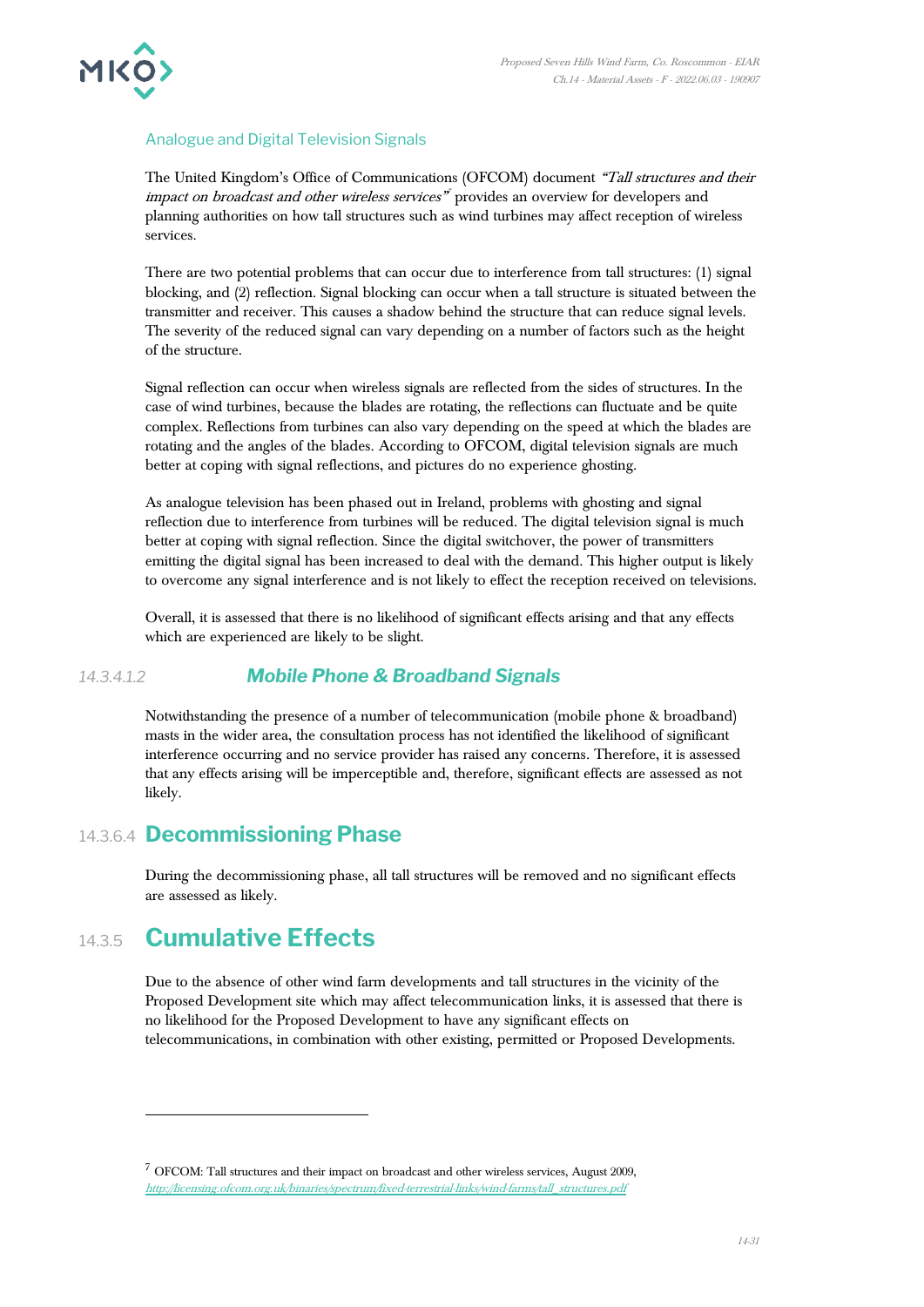

In addition to the above, the applicant was made aware that Cellnex have submitted a planning application for a mast within proximity of the Southern Cluster, approximately 620m east of turbine no. 12. The applicant has had correspondence with Cellnex and the turbines will not have any significant effect on the mast and any of its associated links.

# 14.3.6 **Mitigation & Monitoring Measures**

Given that no significant effects are assessed as likely to occur from the construction, operation or decommissioning of the proposed Grid Connection, no mitigation measures are proposed or required.

#### 14.3.6.5 **Construction Phase**

As no likely significant effects are assessed as likely to occur during the construction phase, no specific mitigation measures are proposed.

#### 14.3.6.6 **Operational Phase**

Following the completion of an extensive consultation process with telecommunication service providers, the layout and design of the proposed Wind Farm was revised in accordance with the identification of telecommunications links which traversed the site. The layout was carefully amended to ensure that no telecommunications link was affected and that all necessary fresnel zones were respected. As a result, significant effects are not assessed as likely to occur and mitigation measures

Notwithstanding that, as a result of the above, the Proposed Development is assessed as unlikely to interfere with any telecommunications links, all operators will be kept informed of any changes to the layout should these occur to ensure that compliance with telecommunications constraints is maintained.

The operation of the proposed wind turbines may result in some localised interference to television signals in the area. As is standard practice for wind energy developments, the Applicant has entered into a protocol agreement with 2rn to ensure that any complaints received from the local public concerned are appropriately remediated. This is the standard protocol for such development proposals and is enclosed at Appendix 14-5.

If, despite the 'mitigation-by-design' precautions undertaken to date, significant television signal interference in any form is identified and is attributed to the Proposed Development, appropriate remedial measures will immediately be undertaken. A range of technical measures are available to mitigate any instances of interference including signal amplifiers, active deflectors and relay transmitters, repeater stations, booster units, realignment of domestic aerials, installation of higher quality aerials and the installation of suppression equipment.

Significant signal interference in relation to mobile phone signal, broadband and other telecommunications are not assessed as likely; however, should any interference occur which is directly attributable to the operation of the Proposed Development, remedial works will be promptly undertaken to ensure uninterrupted service provision.

#### 14.3.6.7 **Decommissioning Phase**

As no likely significant effects are assessed as likely to occur during the decommissioning phase and no specific mitigation measures are proposed or required.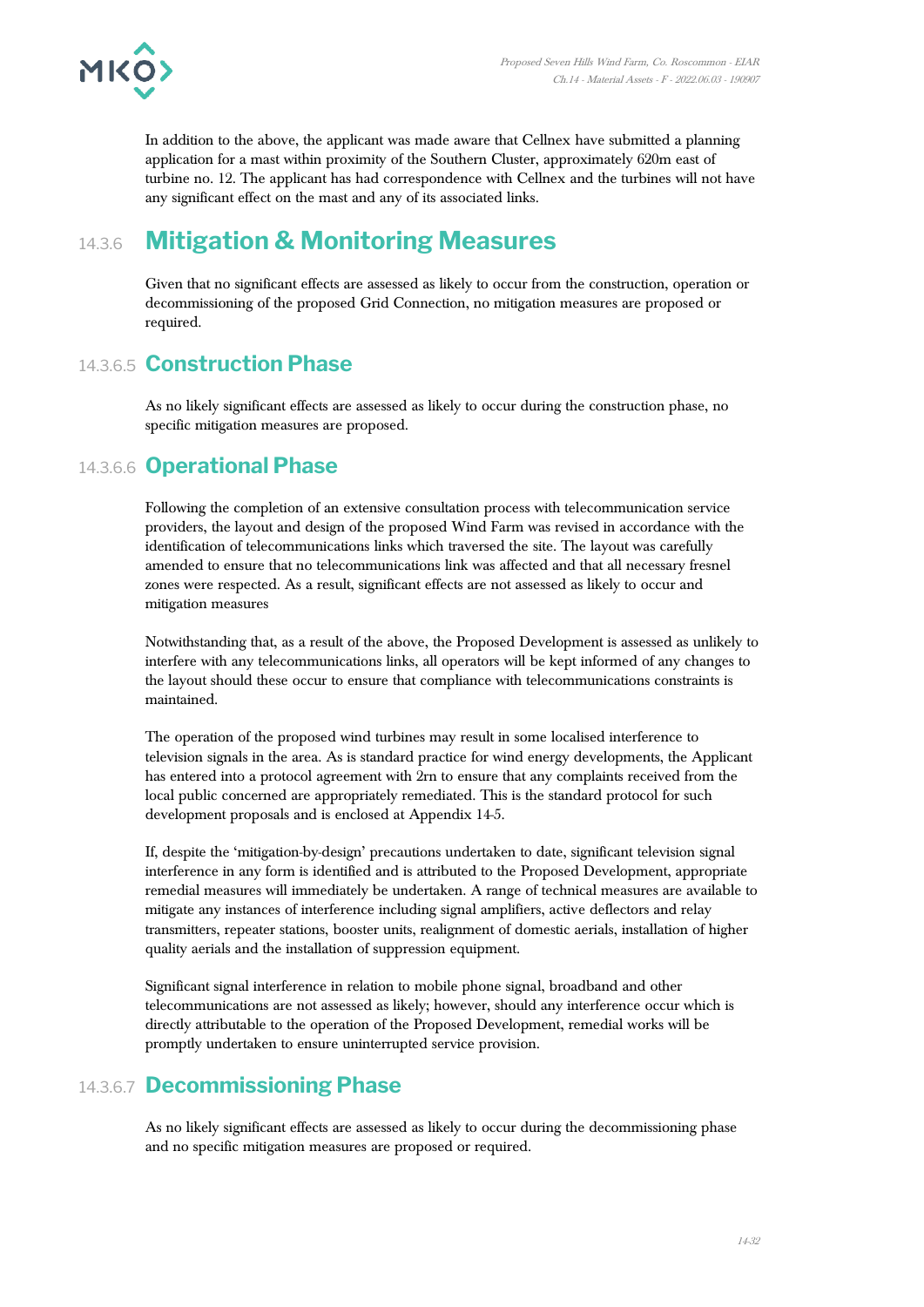

# 14.3.7 **Residual Effects**

No likely significant residual effects are assessed as likely to occur.

## 14.3.8 **Summary**

It can be concluded that, on the basis of a desktop assessment and extensive consultation with stakeholders, the Proposed Development will not result in likely significant effects on the telecommunications network. The implementation of mitigation-by-design measures, and any remedial measures which may be required during the operational phase, will ensure that any likely significant effects on telecommunication signals (including television, radio and broadband) are appropriately managed and mitigated in accordance with an agreed protocol. As a result, it is assessed that significant effects on telecommunications are unlikely to occur as a result of the Proposed Development, either individually or in combination with other existing, permitted or Proposed Developments.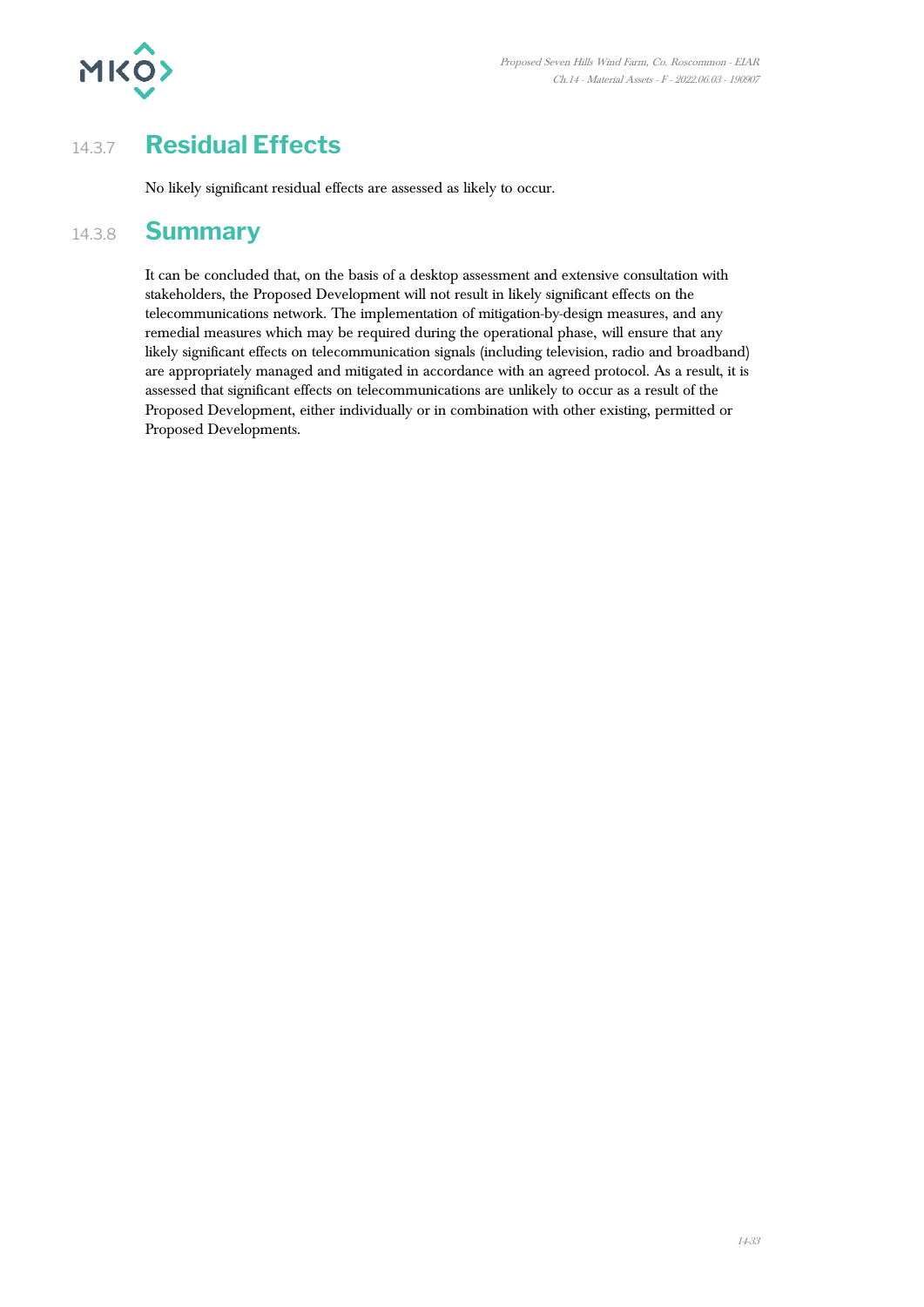

# **14.4 Resources & Utility Infrastructure**

### 14.4.1 **Introduction**

This section provides details of the likelihood of significant effects on or interactions with existing renewable and non-renewable resources and existing utility infrastructure. Within the wider environs of the Proposed Development site there is evidence of the extraction and use of resources; particularly in relation to the milling of peat from peatlands to the west of the Proposed Development site with numerous quarries located in Co. Roscommon.

There is also the presence of utility infrastructure, with overhead electricity lines connecting to the majority of dwellings, medium and high voltage electricity lines traversing the landscape to the north and south of the Proposed Development, telecommunication lines located adjacent to the majority of local roads, and underground water and wastewater infrastructure (particularly along the Grid Connection route near Athlone).

## 14.4.2 **Statement of Authority**

This section has been prepared by members of the GES Environment & Planning Team. This section of the chapter was prepared by Simon Carleton. Simon is a qualified planner (MSc BA MIPI) with wide ranging experience (6-years) in preparing EIARs and has prepared resource and utility infrastructure assessments for numerous renewable energy developments. This section of the chapter was reviewed by Gavin Daly. Gavin is a qualified planner (BA Dip MIPI) with over 20-years experience and has advised on over 500MW of pre-consent and post-consent wind and solar energy developments, including associated grid infrastructure and amendments to approved projects.

# 14.4.3 **Description of Existing Environment**

#### 14.4.3.1 **Renewable Resources**

There are 8 no. existing wind farm developments located within County Roscommon. These developments are as follows:-

- Skrine Wind Farm comprising 2 no. wind turbines located c. 7km south of Roscommon town;
- Sliabh Bawn Wind Farm comprising 20 no. turbines located c. 11km northeast of Roscommon town;
- RooskyWind Farm comprising 2 no. wind turbines located c. 2.5km south of Ballaghderreen;
- Largan Hill Wind Farm comprising 9 no. wind turbines located c. 5km north of Ballaghderreen;
- Kilronan Wind Farm comprising 10 no. wind turbines located c. 2km west of Arigna;
- Seltenaveeny Wind Farm comprising 2 no. wind turbines located c. 3km north of Arigna;
- Tullynahaw Wind Farm comprising 11 no. wind turbines located c. 3km north of Arigna; and
- Altagowlan Wind Farm comprising 9 no. wind turbines located c. 4km northwest of Arigna.
- In addition to the above, there are a number of wind energy micro-generation sites located throughout the county.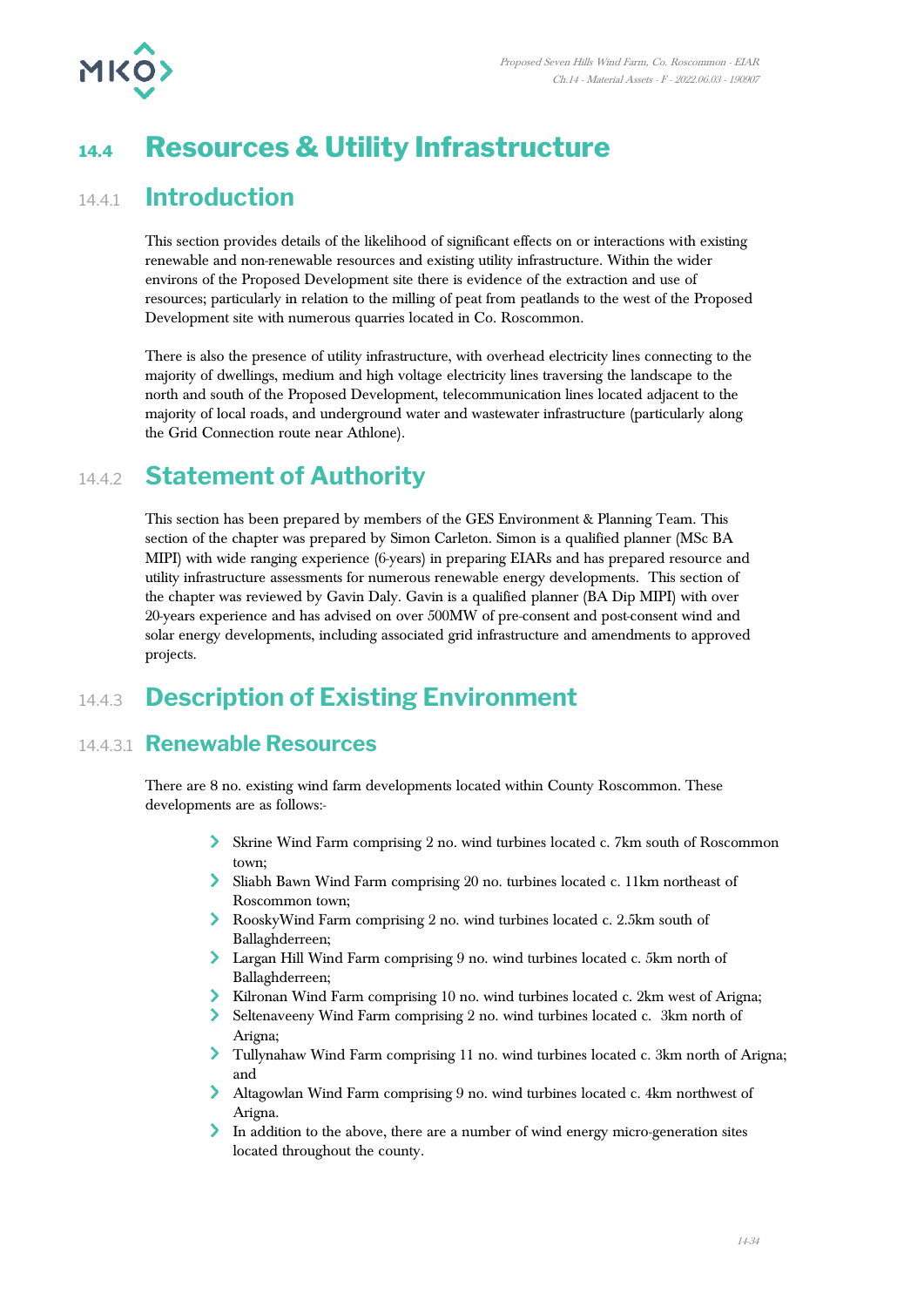

#### 14.4.3.2 **Non-Renewable Resources**

There are a number of extant and former quarrying and mining activities within County Roscommon. There are no quarries located within the Proposed Development site; however, the Roadstone quarry at Cam is located along the R363, immediately adjacent to the Proposed Development site. Due to the general absence of usable rock material within the site, the majority of aggregates for the construction phase will be imported from authorised quarries in the vicinity. Further details on the importation of such materials are provided at Section 14.1.

#### 14.4.3.3 **Utilities Infrastructure**

The existing electricity transmission network in south County Roscommon predominately comprises 38 kV and 110 kV electricity transmission lines, with 1 no. 220 kV line traversing the northern part of the county. Appendix 14-6 illustrates the existing electricity transmission network in the wider region of the Proposed Development site. EirGrid is the Transmission System Operator (TSO) responsible for both the planning and operation of Ireland's high voltage national grid (≥110 kV) while ESB Networks are responsible for the development of medium and low voltage distribution lines. Given the overall electrical output of the Proposed Development, a connection to the transmission network, at 110 kV, is considered the most appropriate connection method.

In addition, there is an extensive physical telecommunications network in the wider environs of the Proposed Development site with poles and wires running along the majority of local and regional roads; while local services such as water schemes and local authority roadside drainage infrastructure is also present along local roads.

# 14.4.4 **Description of Likely Effects**

#### 14.4.4.1 **'Do-Nothing' Scenario**

In the 'Do-Nothing' scenario, the Proposed Development will not be constructed. Accordingly, there would be no increased renewable energy generation and, similarly, no resources would be required to construct, operate or decommission the Proposed Development.

#### 14.4.4.2 **Construction Phase**

The construction phase of the Proposed Development is not likely to have any significant impacts on existing renewable or non-renewable resources, or utilities infrastructure. The construction phase will not inhibit the export of renewable energy generated from other sources, inhibit the development of other renewable energy projects, nor will it impact upon existing utility services. While there is a potential for interaction with utility services (e.g. accidental collision with overhead wires during the construction phase), this will be mitigated through good construction practices.

During the process of connecting the Proposed Development to the national grid, some minor, temporary disruption to electricity supply, at a local level, may occur. However, during this process, EirGrid will balance the loading on the network to ensure that no significant disruption occurs and significant effects do not arise.

The construction phase will result in the extraction of non-renewable resources in the form of aggregates for the construction of access tracks and areas of hardstanding and concrete for turbine foundations and substation construction. However, aggregates will only be sourced from quarries with the necessary consents, and therefore the effects of this extraction have already been fully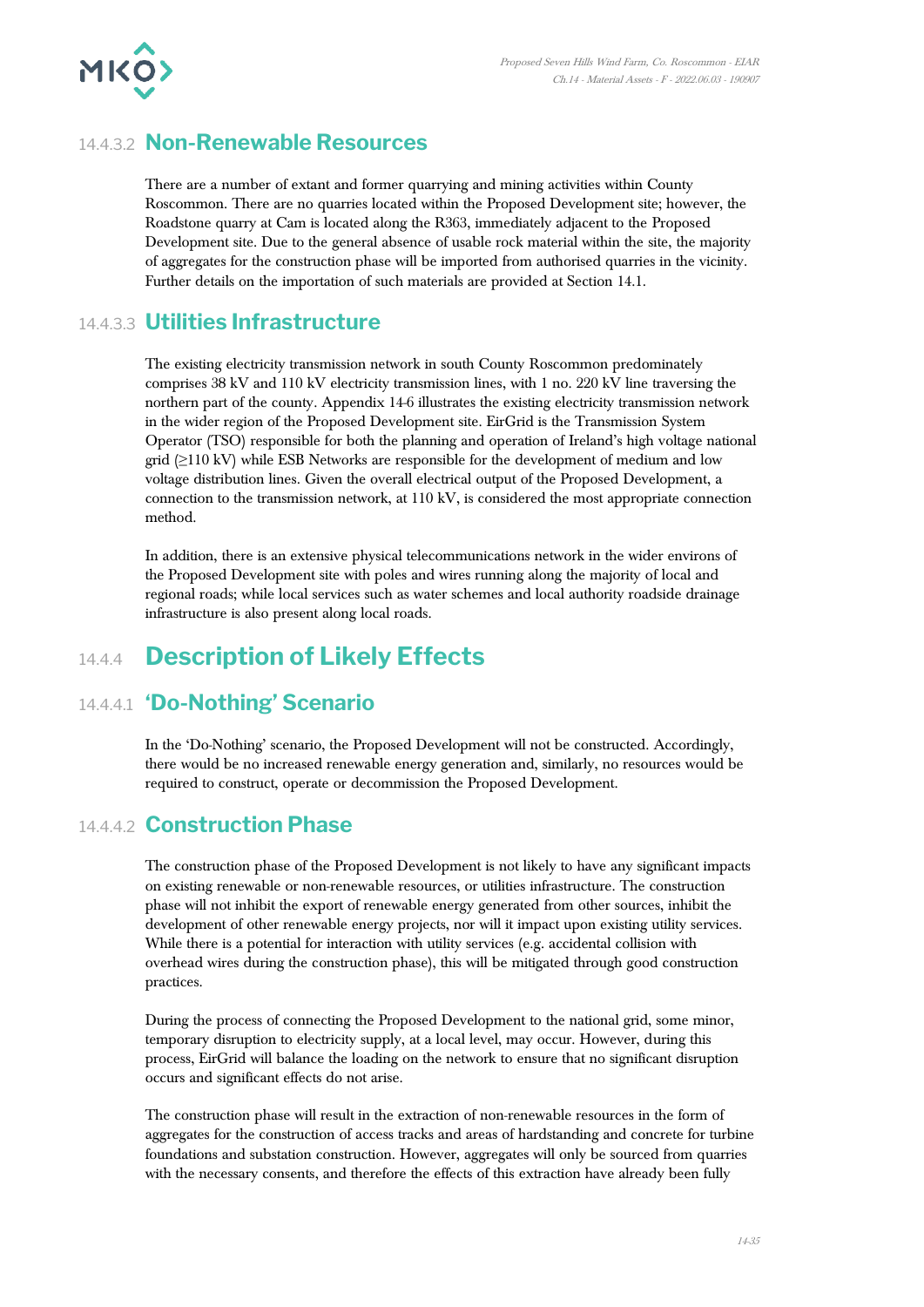

assessed. As a result, it is assessed that significant effects on the environment are unlikely to occur as a result of the Proposed Development, either individually or in combination with other existing, permitted or Proposed Developments.

#### 14.4.4.3 **Operational Phase**

The operational phase of the Proposed Development will not result in any likely effect on existing utility infrastructure or renewable or non-renewable resources.

It may be necessary to occasionally import aggregates to the site during operations to maintain access for service vehicles; however, materials will again be sourced from authorised quarries with the necessary consents and no likely significant effects will occur.

The Proposed Development will have no likely operational phase effects on existing renewable resources. It is assessed that the Proposed Development will have a likely overall positive effect in terms of carbon reduction and climate change (see Chapter 10). It is assessed, therefore, that significant effects on the environment are unlikely to occur in respect of resources and utility infrastructure during the operational phase as a result of the Proposed Development, either individually or in combination with other existing, permitted or Proposed Developments.

### 14.4.4.4 **Decommissioning Phase**

No likely significant effects are assessed as likely to occur during the decommissioning phase in respect of resources and utility infrastructure.

### 14.4.4.5 **Grid Connection**

The construction and operation of the proposed Grid Connection is likely to result in an improvement and strengthening of the electricity/utility network in the wider region of the Proposed Development. The Proposed Development will significantly increase the volume of renewable electricity generated in Co. Roscommon, by approximately 100%, without resulting in any likely adverse effects on renewable or non-renewable resources.

#### 14.4.4.6 **Cumulative Effects**

The Proposed Development is not assessed as likely to result in any cumulative effects on resources or utility infrastructure, either individually or in combination with other existing, permitted or Proposed Developments.

# 14.4.5 **Mitigation & Monitoring Measures**

### 14.4.5.1 **Construction Phase**

No specific mitigation measures are proposed or required during the construction phase. Prior to the commencement of the construction of grid connection infrastructure, a detailed survey of the route will be undertaken to ensure that no additional underground utility infrastructure has been installed. Following the completion of this survey, the appointed contractor will engage with all providers of services found to be located along the route (including broadband, water services etc.) and will engage with same regarding appropriate construction methodologies and measures to be implemented at the interface between the Grid Connection infrastructure and the respective services.